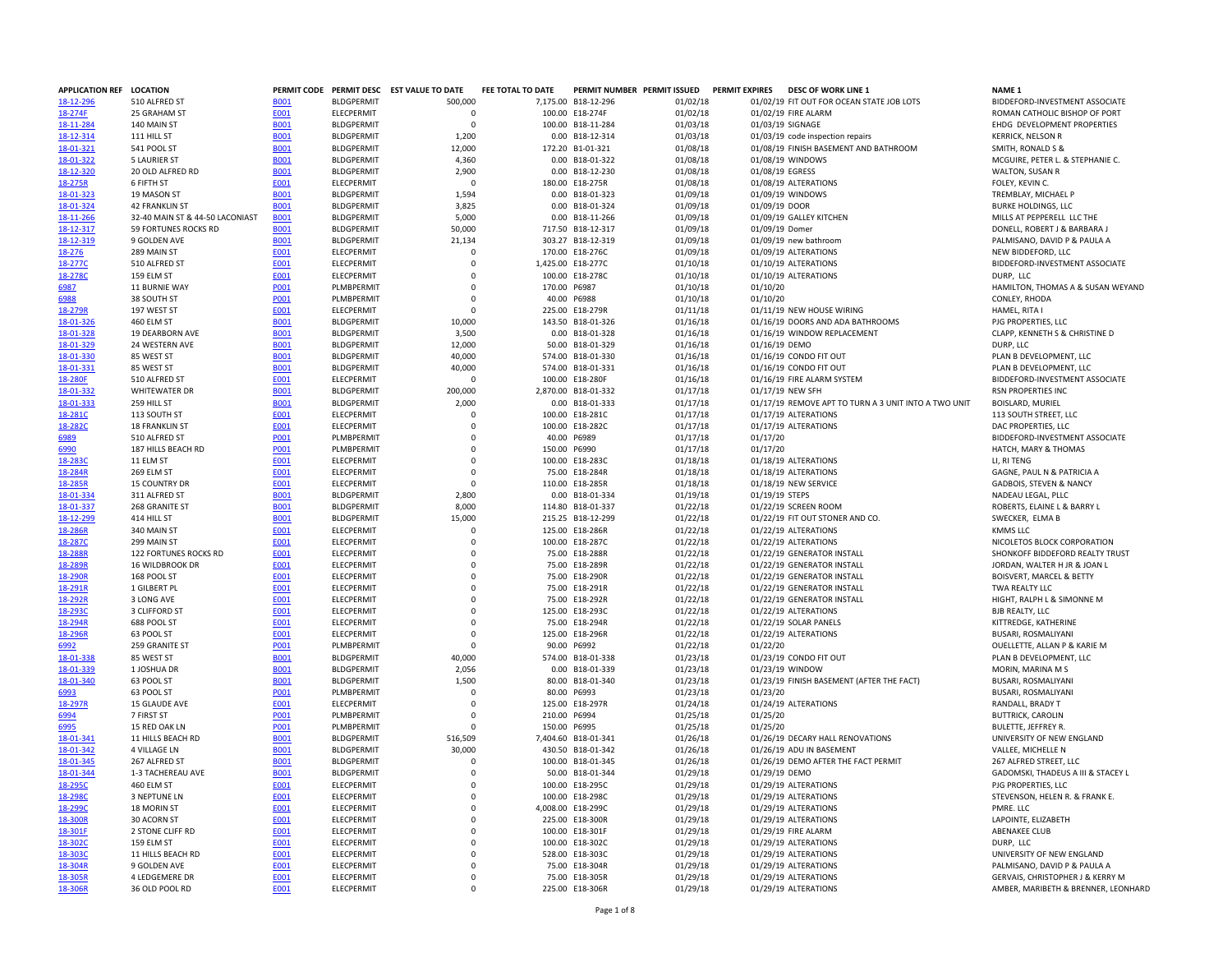| APPLICATION REF LOCATION |                          |             |                   | PERMIT CODE PERMIT DESC EST VALUE TO DATE | FEE TOTAL TO DATE |                     | PERMIT NUMBER PERMIT ISSUED | <b>PERMIT EXPIRES</b> | <b>DESC OF WORK LINE 1</b>           | <b>NAME 1</b>                  |                                    |
|--------------------------|--------------------------|-------------|-------------------|-------------------------------------------|-------------------|---------------------|-----------------------------|-----------------------|--------------------------------------|--------------------------------|------------------------------------|
| 18-307R                  | 75 FORTUNES ROCKS RD     | E001        | <b>ELECPERMIT</b> | $\Omega$                                  |                   | 75.00 E18-307R      | 01/29/18                    |                       | 01/29/19 ALTERATIONS                 |                                | RUSSELL, JAMES & KATHLEEN          |
|                          | 161 OAK RIDGE RD         | P001        | PLMBPERMIT        | $\Omega$                                  |                   | 150.00 P6998        | 01/29/18                    | 01/29/20              |                                      | <b>BELL, TRENT &amp; AMBER</b> |                                    |
| 18-01-346                | 6 WELLSPRING RD          | <b>B001</b> | <b>BLDGPERMIT</b> | 8,500                                     |                   | 121.97 B18-01-346   | 01/30/18                    |                       | 01/30/19 INTERIOR RENOVATION         | JLK ENTERPRISES, LLC           |                                    |
| 18-308R                  | 2 JOHN ST                | E001        | ELECPERMIT        | $^{\circ}$                                |                   | 95.00 E18-308R      | 01/30/18                    |                       | 01/30/19 UPGRADE SERVICE             |                                | PERKINS, FRANKLIN HEIRS OF         |
| 6999                     | 197 WEST ST              | <b>PO01</b> | PLMBPERMIT        | $\Omega$                                  | 130.00 P6999      |                     | 01/30/18                    | 01/30/20              |                                      | HAMEL, RITA I                  |                                    |
| 18-01-336                | 19 BAYBERRY RD           | <b>B001</b> | <b>BLDGPERMIT</b> | 64,000                                    |                   | 918.40 B18-01-336   | 01/31/18                    |                       | 01/31/19 BATHROOM ADDITION           |                                | <b>GORDON MAINE PROPERTIES LLC</b> |
|                          |                          |             |                   |                                           |                   |                     |                             |                       |                                      |                                |                                    |
| 18-309R                  | 43 MASON ST              | E001        | ELECPERMIT        | $\mathbf 0$                               |                   | 100.00 E18-309R     | 01/31/18                    |                       | 01/31/19 SERVICE UPGRADE             | TROTTIER, PAULINE A            |                                    |
| 18-310R                  | 11 GRANITE POINT RD      | E001        | ELECPERMIT        | $\Omega$                                  |                   | 334.50 E18-310R     | 01/31/18                    |                       | 01/31/19 NEW HOUSE WIRING            |                                | WHEELER, ROBERT & LORRAINE         |
| 18-311R                  | 98 OLD POOL RD           | <b>E001</b> | ELECPERMIT        | $\Omega$                                  |                   | 125.00 E18-311R     | 01/31/18                    |                       | 01/31/19 ALTERATIONS                 | ABADIE, PASCAL JEAN MAX        |                                    |
| 18-312R                  | 6 FIFTH ST               | E001        | ELECPERMIT        | 0                                         |                   | 75.00 E18-312R      | 02/01/18                    |                       | 02/01/19 BURGLAR ALARM               | FOLEY, KEVIN C.                |                                    |
| 18-313R                  | 97 OLD POOL RD           | E001        | ELECPERMIT        | 0                                         |                   | 285.69 E18-313R     | 02/01/18                    |                       | 02/01/19 NEW HOUSE WIRING            |                                | COTE, ARNOLD & ROSEANNE            |
| 18-314F                  | 9 JUNIPER LN             | E001        | ELECPERMIT        | 0                                         |                   | 75.00 E18-314F      | 02/01/18                    |                       | 02/01/19 ALTERATIONS                 | CAREW, WILLIAM                 |                                    |
| 18-315F                  | 1 BAY ST                 | <b>E001</b> | ELECPERMIT        | $\Omega$                                  |                   | 75.00 E18-315F      | 02/01/18                    |                       | 02/01/19 ALTERATIONS                 | ASOERA, HANS & ANNE K          |                                    |
| 18-316F                  | <b>6 DIGITAL DR</b>      | E001        | ELECPERMIT        | $\Omega$                                  |                   | 100.00 E18-316F     | 02/01/18                    |                       | 02/01/19 ALTERATIONS                 |                                | BENCHMARK PROPERTY MGMT,           |
|                          | 165 MAIN ST              | <b>B001</b> | <b>BLDGPERMIT</b> | $\mathbf 0$                               |                   | 50.00 B18-01-348    | 02/02/18                    | 02/02/19 DEMO         |                                      | SACO RIVER REALTY LLC          |                                    |
| 18-01-348                |                          |             |                   |                                           |                   |                     |                             |                       |                                      |                                |                                    |
| 18-01-350                | <b>66 PROCTOR RD</b>     | <b>B001</b> | <b>BLDGPERMIT</b> | 4,000                                     |                   | 0.00 B18-01-350     | 02/02/18                    |                       | 02/02/19 PERMIT RENEWAL              | CZARNIECKI, MICHAEL L          |                                    |
| 7000                     | 7 BIRCHWOOD LN           | P001        | PLMBPERMIT        | $\Omega$                                  |                   | 150.00 P7000        | 02/05/18                    | 02/05/20              |                                      |                                | ROSSIGNOL, RICHARD H & LENOI       |
| 18-317R                  | 1-3 TACHEREAU AVE        | E001        | ELECPERMIT        | $\mathbf 0$                               |                   | 75.00 E18-317R      | 02/06/18                    |                       | 02/06/19 ALTERATIONS                 |                                | GADOMSKI, THADEUS A III & STA      |
| 18-318C                  | 510 ALFRED ST            | E001        | ELECPERMIT        | $\Omega$                                  |                   | 100.00 E18-318C     | 02/06/18                    |                       | 02/06/19 BURGLAR ALARM               |                                | BIDDEFORD-INVESTMENT ASSOC         |
| 18-01-335                | 1 MEDICAL CENTER DR      | <b>B001</b> | <b>BLDGPERMIT</b> | 121,133                                   |                   | 1,738.25 B18-01-335 | 02/07/18                    |                       | 02/07/19 RENOVATION                  |                                | WEBBER HOSPITAL ASSOCIATION        |
| 18-02-354                | CHERRYFIELD AVE          | <b>B001</b> | <b>BLDGPERMIT</b> | 135,640                                   |                   | 1,946.43 B18-02-354 | 02/07/18                    |                       | 02/07/19 NEW SFH                     | <b>BUCKTHORN WEST, LLC</b>     |                                    |
| 18-02-355                | 10 EAST CRESCENT COVE LN | <b>B001</b> | <b>BLDGPERMIT</b> | 27,000                                    |                   | 387.51 B18-02-355   | 02/07/18                    |                       | 02/07/19 REMODEL                     |                                | DOYLE, THOMAS B & DOYLE JOA        |
|                          |                          |             |                   | $\Omega$                                  |                   |                     |                             |                       |                                      |                                |                                    |
| 18-02-356                | <b>5 ATLANTIC AVE</b>    | <b>B001</b> | <b>BLDGPERMIT</b> |                                           |                   | 50.00 B18-02-356    | 02/07/18                    |                       | 02/07/19 DEMO SFH                    | ROBERTS, NATHANIEL F           |                                    |
| 7001                     | 6 FIFTH ST               | P001        | PLMBPERMIT        | 0                                         | 140.00 P7001      |                     | 02/07/18                    | 02/07/20              |                                      | FOLEY, KEVIN C.                |                                    |
| 18-01-343                | 10 MAY ST                | <b>B001</b> | <b>BLDGPERMIT</b> | $\Omega$                                  |                   | 50.00 B18-01-343    | 02/08/18                    |                       | 02/08/19 SIGNAGE                     |                                | SOUTHRIDGE REHAB LIMITED           |
| 18-01-347                | 311 ALFRED ST            | <b>B001</b> | <b>BLDGPERMIT</b> | $\Omega$                                  |                   | 50.00 B18-01-347    | 02/08/18                    |                       | 02/08/19 SIGANGE                     | NADEAU LEGAL, PLLC             |                                    |
| 18-319R                  | 11 GRANITE POINT RD      | <b>E001</b> | ELECPERMIT        | 0                                         |                   | 468.60 E18-319R     | 02/08/18                    |                       | 02/08/19 NEW HOUSE WIRING            |                                | WHEELER, ROBERT & LORRAINE         |
| 18-320R                  | 9 JUNIPER LN             | E001        | ELECPERMIT        | $\Omega$                                  |                   | 87.00 E18-320R      | 02/08/18                    |                       | 02/08/19 GENERATOR                   | CAREW, WILLIAM                 |                                    |
| 18-3210                  | 316 MAIN ST              | E001        | ELECPERMIT        | $\Omega$                                  |                   | 170.00 E18-321C     | 02/08/18                    |                       | 02/08/19 ALTERATIONS                 |                                | SHAI PROPERTY MANAGEMENT,          |
| 7002                     | 316 MAIN ST              | <b>PO01</b> | PLMBPERMIT        | $\Omega$                                  | 150.00 P7002      |                     | 02/08/18                    | 02/08/20              |                                      |                                | SHAI PROPERTY MANAGEMENT,          |
| 7003                     |                          | P001        |                   | $\Omega$                                  |                   |                     | 02/09/18                    | 02/09/20              |                                      |                                | WEBBER HOSPITAL ASSOCIATION        |
|                          | 1 MEDICAL CENTER DR      |             | PLMBPERMIT        |                                           |                   | 60.00 P7003         |                             |                       |                                      |                                |                                    |
| 18-02-357                | 32 ALFRED ST             | <b>B001</b> | <b>BLDGPERMIT</b> | 2,500                                     |                   | 0.00 B18-02-357     | 02/12/18                    |                       | 02/12/19 DEMO WALL AND DIVIDE SPACES | PRAETORIUM, LLC                |                                    |
| 18-02-358                | 3 ROCKY WAY              | <b>B001</b> | <b>BLDGPERMIT</b> | 25,000                                    |                   | 358.75 B18-02-358   | 02/12/18                    |                       | 02/12/19 REPALCING ANTENNAE          |                                | WIRELESS ASSET MANAGEMENT          |
| 18-02-359                | 4 ABBY LN                | <b>B001</b> | <b>BLDGPERMIT</b> | 200                                       |                   | 0.00 B18-02-359     | 02/12/18                    |                       | 02/12/19 ADU- After the fact         | ST LOUIS, JAMIE J & LISA R     |                                    |
| 7004                     | 2 KASON LN 101           | P001        | PLMBPERMIT        | $\mathbf 0$                               | 130.00 P7004      |                     | 02/13/18                    | 02/13/20              |                                      |                                | PLAN B DEVELOPEMENT LLC            |
| 7005                     | 2 KASON LN 102           | P001        | PLMBPERMIT        | $\mathbf 0$                               | 130.00 P7005      |                     | 02/13/18                    | 02/13/20              |                                      |                                | PLAN B DEVELOPEMENT LLC            |
| 7006                     | 2 KASON LN 103           | P001        | PLMBPERMIT        | $\Omega$                                  | 130.00 P7006      |                     | 02/13/18                    | 02/13/20              |                                      |                                | PLAN B DEVELOPEMENT LLC            |
| 7007                     | 2 KASON LN 104           | P001        | PLMBPERMIT        | $\Omega$                                  | 130.00 P7007      |                     | 02/13/18                    | 02/13/20              |                                      |                                | PLAN B DEVELOPEMENT LLC            |
| 7008                     | 2 KASON LN 105           | P001        | PLMBPERMIT        | 0                                         | 130.00 P7008      |                     | 02/13/18                    | 02/13/20              |                                      |                                | PLAN B DEVELOPEMENT LLC            |
|                          |                          |             |                   | $\Omega$                                  |                   |                     |                             |                       |                                      |                                |                                    |
| 7009                     | WHITEWATER DR            | <b>PO01</b> | PLMBPERMIT        |                                           | 130.00 P7009      |                     | 02/14/18                    | 02/14/20              |                                      | RSN PROPERTIES INC             |                                    |
| 18-02-360                | 180 POOL ST              | <b>B001</b> | <b>BLDGPERMIT</b> | 6,650                                     |                   | 95.42 B18-02-360    | 02/15/18                    |                       | 02/15/19 DEMO AND REBUILD WALLS      | LECRETIN, LLC                  |                                    |
| 7010                     | 8 MORIN ST               | P001        | PLMBPERMIT        | 0                                         | 230.00 P7010      |                     | 02/15/18                    | 02/15/20              |                                      |                                | CORRECT PROP MANAGEMENT L          |
| 7011                     | 2 MAIN ST                | P001        | PLMBPERMIT        | $\mathbf 0$                               |                   | 40.00 P7011         | 02/15/18                    | 02/15/20              |                                      | NORTH DAM LLC                  |                                    |
| 18-02-353                | 50 BOULDER WAY           | <b>B001</b> | <b>BLDGPERMIT</b> | 168,000                                   |                   | 2,410.80 B18-02-353 | 02/16/18                    |                       | 02/16/19 REMODEL                     | WAL-MART STORES, INC           |                                    |
| 18-02-361                | 220 MARINER WAY 2        | <b>B001</b> | <b>BLDGPERMIT</b> | 54,000                                    |                   | 77.49 B18-02-361    | 02/16/18                    |                       | 02/16/19 FIT OUT FOR NAIL SALON      | DSM MB II LLC                  |                                    |
| 18-02-363                | 85 WEST ST               | <b>B001</b> | <b>BLDGPERMIT</b> | 40,000                                    |                   | 574.00 B18-02-363   | 02/20/18                    |                       | 02/20/19 CONDO FIT OUT               | PLAN B DEVELOPMENT, LLC        |                                    |
| 7012                     | 630 POOL ST              | P001        | PLMBPERMIT        | $^{\circ}$                                |                   | 80.00 P7012         | 02/20/18                    | 02/20/20              |                                      |                                | UNIVERSITY OF NEW ENGLAND          |
|                          | CHERRYFIELD AVE          |             | PLMBPERMIT        | $\Omega$                                  | 130.00 P7014      |                     |                             | 02/20/20              |                                      | <b>BUCKTHORN WEST, LLC</b>     |                                    |
| 7014                     |                          | <b>PO01</b> |                   |                                           |                   |                     | 02/20/18                    |                       |                                      |                                |                                    |
| 18-02-366                | 341 ELM ST               | <b>B001</b> | <b>BLDGPERMIT</b> | 14,820                                    |                   | 215.25 B18-02-366   | 02/21/18                    |                       | 02/21/19 WINDOW REPLACEMENT          |                                | WHITNEY, MARK E SR & ROXANN        |
| 18-02-367                | 9 BRIDGE RD              | <b>B001</b> | <b>BLDGPERMIT</b> | 2,000                                     |                   | 0.00 B18-02-367     | 02/21/18                    |                       | 02/21/19 DEMO INTERIOR WALLS         | COST, MARILYN M                |                                    |
| 18-336C                  | 151 ELM ST               | E001        | ELECPERMIT        | $\mathbf 0$                               |                   | 110.00 E18-336C     | 02/21/18                    |                       | 02/21/19 ALTERATIONS                 |                                | POWER TEST REALTY CO LIMITED       |
| 18-338C                  | 441 MAIN ST              | <b>E001</b> | ELECPERMIT        | $\mathbf 0$                               |                   | 100.00 E18-338C     | 02/21/18                    |                       | 02/21/19 ALTERATIONS                 | TREMBLAY, MARCEL J INC         |                                    |
| 18-323R                  | 5 WENTWORTH ST           | <b>E001</b> | <b>ELECPERMIT</b> | $\Omega$                                  |                   | 325.00 E18-323R     | 02/22/18                    |                       | 02/22/19 ALTERATIONS                 | MENAA PROPERTIES, LLC          |                                    |
| 18-3240                  | 1 MEDICAL CENTER DR      | E001        | ELECPERMIT        | 0                                         |                   | 100.00 E18-324C     | 02/22/18                    |                       | 02/22/19 ALTERATIONS                 |                                | WEBBER HOSPITAL ASSOCIATION        |
| 18-325R                  | 7 GERTRUDE AVE           | E001        | ELECPERMIT        | $\mathbf 0$                               |                   | 180.00 E18-325R     | 02/22/18                    |                       | 02/22/19 ALTERATINS                  | <b>BERGERON, EDOUARD &amp;</b> |                                    |
|                          |                          |             |                   |                                           |                   |                     | 02/22/18                    |                       |                                      |                                |                                    |
| 18-326R                  | 2 KASON LN 105           | E001        | ELECPERMIT        | 0                                         |                   | 195.00 E18-326R     |                             |                       | 02/22/19 NEW CONDO WIRING            |                                | PLAN B DEVELOPEMENT LLC            |
| 18-327R                  | 2 KASON LN 104           | <b>E001</b> | ELECPERMIT        | 0                                         |                   | 195.00 E18-327R     | 02/22/18                    |                       | 02/22/19 NEW CONDO WIRING            |                                | PLAN B DEVELOPEMENT LLC            |
| 18-328R                  | 2 KASON LN 103           | E001        | ELECPERMIT        | $\mathbf 0$                               |                   | 195.00 E18-328R     | 02/22/18                    |                       | 02/22/19 NEW CONDO WIRING            |                                | PLAN B DEVELOPEMENT LLC            |
| 18-329R                  | 2 KASON LN 102           | E001        | ELECPERMIT        | $\mathbf 0$                               |                   | 195.00 E18-329R     | 02/22/18                    |                       | 02/22/19 NEW CONDO WIRING            |                                | PLAN B DEVELOPEMENT LLC            |
| 18-332R                  | 16 WEST MYRTLE ST        | E001        | ELECPERMIT        | $\Omega$                                  |                   | 100.00 E18-332R     | 02/22/18                    |                       | 02/22/19 UPGRADE SERVICE             |                                | GUILLERAULT, MA-LI & GERARD        |
| 18-333R                  | 5 GILBERT PL             | E001        | ELECPERMIT        | $\Omega$                                  |                   | 75.00 E18-333R      | 02/22/18                    |                       | 02/22/19 ALTERATIONS                 |                                | MCENTEE-LAFLAMME FAMILY TR         |
| 18-334C                  | 6 WELLSPRING RD          | E001        | ELECPERMIT        | $\mathbf 0$                               |                   | 100.00 E18-334C     | 02/22/18                    |                       | 02/22/19 ALTERATIONS                 | JLK ENTERPRISES, LLC           |                                    |
| 18-335R                  | 196 HILLS BEACH RD       | <b>E001</b> | ELECPERMIT        | $\mathbf 0$                               |                   | 93.60 E18-335R      | 02/22/18                    |                       | 02/22/19 ALTERATIONS                 | MCMANUS, ROBERT J &            |                                    |
|                          |                          |             |                   |                                           |                   |                     |                             |                       |                                      |                                |                                    |
| 18-337R                  | <b>WHITEWATER DR</b>     | E001        | ELECPERMIT        | $\mathbf 0$                               |                   | 240.00 E18-337R     | 02/22/18                    |                       | 02/22/19 NEW HOUSE WIRING            | <b>RSN PROPERTIES INC</b>      |                                    |
| 18-02-36                 | <b>5 GILBERT PL</b>      | <b>B001</b> | <b>BLDGPERMIT</b> | 40,000                                    |                   | 574.00 B18-02-364   | 02/23/18                    |                       | 02/23/19 WINDOW AND DOOR, REMODEL    |                                | MCENTEE-LAFLAMME FAMILY TR         |
| 18-02-368                | 586 ALFRED ST            | <b>B001</b> | <b>BLDGPERMIT</b> | 9,240                                     |                   | 132.59 B18-02-368   | 02/23/18                    |                       | 02/23/19 DEMO AND REMODEL INTERIOR   |                                | 586 ALFRED ROAD PARTNERS, LL       |
| 18-02-370                | <b>20 BLANDINGS WAY</b>  | <b>B001</b> | <b>BLDGPERMIT</b> | 375,000                                   |                   | 5,381.25 B18-02-370 | 02/26/18                    |                       | 02/26/19 NEW SFH                     |                                | HUOT, RICHARD R & JUDITH B         |
| 18-02-372                | 17 CUTTS ST              | <b>B001</b> | <b>BLDGPERMIT</b> | 10,000                                    |                   | 143.50 B18-02-372   | 02/26/18                    |                       | 02/26/19 APARTMENT REMODEL           | DON'T PASS GO, LLC             |                                    |
| 18-339R                  | 19 MILE STRETCH RD       | E001        | ELECPERMIT        | $\Omega$                                  |                   | 190.00 E18-339R     | 02/26/18                    |                       | 02/26/19 NEW HOUSE WIRING            |                                | MARIANO, CAROLYN & ANNA M          |
|                          |                          |             |                   |                                           |                   |                     |                             |                       |                                      |                                |                                    |

WHEELER, ROBERT & LORRAINE TRUSTEES<br>ABADIE, PASCAL JEAN MAX COTE, ARNOLD & ROSEANNE<br>CAREW, WILLIAM BENCHMARK PROPERTY MGMT, LLC ROSSIGNOL, RICHARD H & LENORE GADOMSKI, THADEUS A III & STACEY L BIDDEFORD-INVESTMENT ASSOCIATE<br>WEBBER HOSPITAL ASSOCIATION DOYLE, THOMAS B & DOYLE JOAN H WHEELER, ROBERT & LORRAINE TRUSTEES SHAI PROPERTY MANAGEMENT, LLC SHAI PROPERTY MANAGEMENT, LLC<br>WEBBER HOSPITAL ASSOCIATION WIRELESS ASSET MANAGEMENT<br>ST LOUIS, JAMIE J & LISA R PLAN B DEVELOPEMENT LLC CORRECT PROP MANAGEMENT LLC UNIVERSITY OF NEW ENGLAND WHITNEY, MARK E SR & ROXANNE M POWER TEST REALTY CO LIMITED<br>TREMBLAY, MARCEL J INC WEBBER HOSPITAL ASSOCIATION<br>BERGERON, EDOUARD & PLAN B DEVELOPEMENT LLC GUILLERAULT, MA-LI & GERARD R MCENTEE-LAFLAMME FAMILY TRUST MCENTEE-LAFLAMME FAMILY TRUST 586 ALFRED ROAD PARTNERS, LLC HUOT, RICHARD R & JUDITH B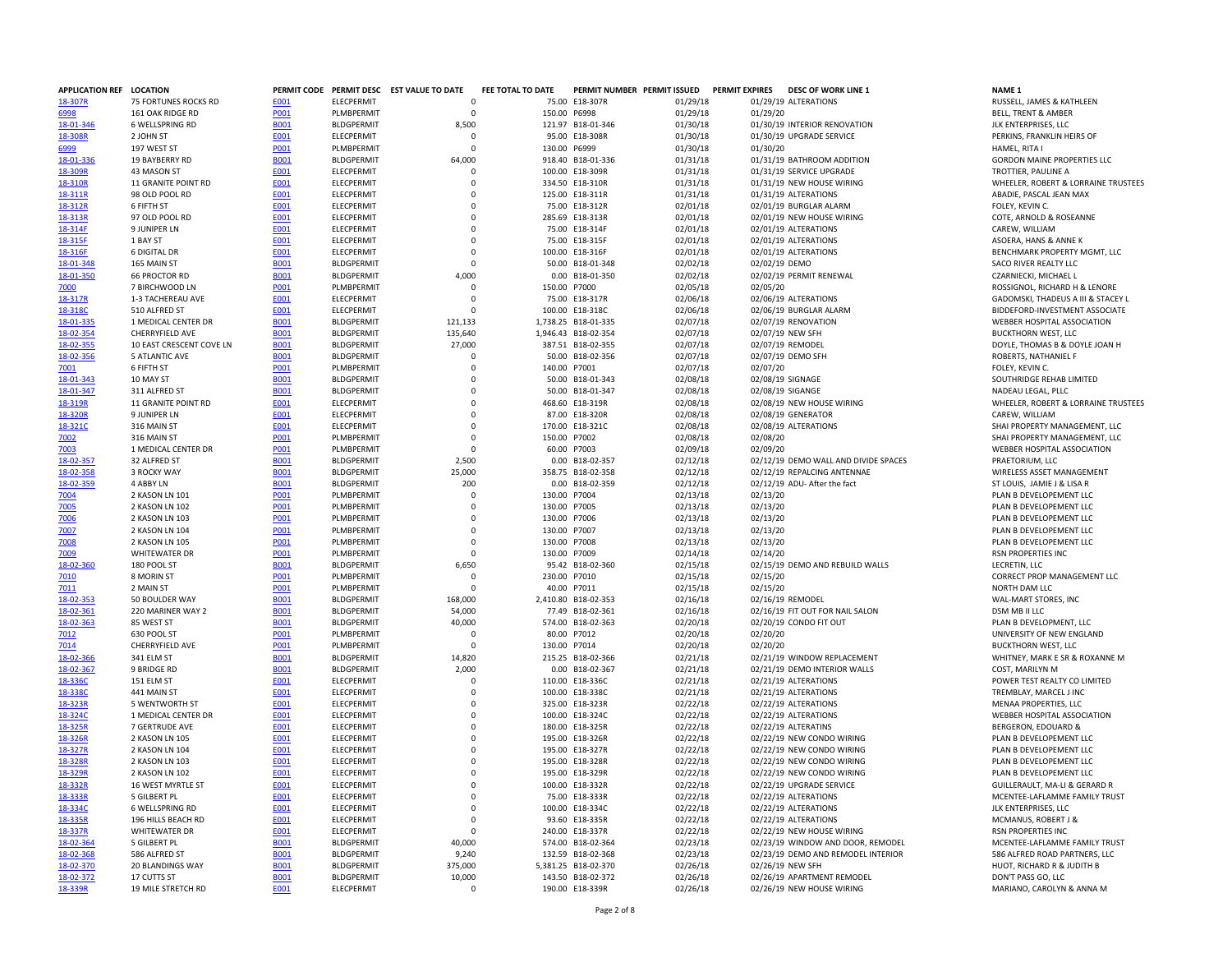| APPLICATION REF LOCATION |                                 |             |                   | PERMIT CODE PERMIT DESC EST VALUE TO DATE | FEE TOTAL TO DATE |                     | PERMIT NUMBER PERMIT ISSUED | <b>PERMIT EXPIRES</b><br><b>DESC OF WORK LINE 1</b> | <b>NAME 1</b>                          |
|--------------------------|---------------------------------|-------------|-------------------|-------------------------------------------|-------------------|---------------------|-----------------------------|-----------------------------------------------------|----------------------------------------|
| 18-340C                  | 24 PEARL ST                     | E001        | <b>ELECPERMIT</b> | $\Omega$                                  |                   | 100.00 E18-340C     | 02/26/18                    | 02/26/19 ALTERATIONS                                | RIVERDAM MILL LLC                      |
| 18-341R                  | 422 SOUTH ST                    | E001        | ELECPERMIT        | $\Omega$                                  |                   | 75.00 E18-341R      | 02/26/18                    | 02/26/19 ALTERATIONS                                | THIBODEAU, ROBERT SCOTT                |
| 18-342R                  | 140 ELM ST                      | E001        | ELECPERMIT        | $\mathbf 0$                               |                   | 100.00 E18-342R     | 02/26/18                    | 02/26/19 ALTERATIONS                                | MCAD PROPERTIES, LLC                   |
| 18-343C                  | 208 MAIN ST                     | E001        | <b>FLECPERMIT</b> | $\Omega$                                  |                   | 100.00 E18-343C     | 02/26/18                    | 02/26/19 SIGN                                       | 208 MAIN BIDDEFORD, LLC                |
| 18-344R                  | 131 FORTUNES ROCKS RD           | E001        | <b>ELECPERMIT</b> | $\Omega$                                  |                   | 75.00 E18-344R      | 02/26/18                    | 02/26/19 ALTERATIONS                                | AMERICAN DREAM PARTNERS, LLC           |
| 7016                     | 220 MARINER WAY 2               | P001        | PLMBPERMIT        | $\mathbf 0$                               |                   | 0.00 P7016          | 02/26/18                    | 02/26/20                                            | DSM MB II LLC                          |
| 18-345R                  | 31 CRESCENT ST                  | E001        | ELECPERMIT        | $\mathbf 0$                               |                   | 75.00 E18-345R      | 02/27/18                    | 02/27/19 ALTERATIONS                                | NOEL, STEPHEN G &                      |
|                          |                                 |             |                   | $\Omega$                                  |                   |                     |                             |                                                     |                                        |
| 18-346C                  | 5 ALFRED ST                     | E001        | <b>ELECPERMIT</b> |                                           |                   | 105.00 E18-346C     | 02/27/18                    | 02/27/19 ALTERATIONS                                | SEXTON, GRADY L & SUZANNE Y            |
| 18-02-373                | 14 VINE ST                      | <b>B001</b> | <b>BLDGPERMIT</b> | 25,000                                    |                   | 358.75 B18-02-373   | 02/28/18                    | 02/28/19 Demo Kitchen & Bath                        | FOURNIER, DENIS D &                    |
| 18-02-375                | 9 BELMONT AVE                   | <b>B001</b> | <b>BLDGPERMIT</b> | 17,500                                    |                   | 215.25 B18-02-375   | 02/28/18                    | 02/28/19 INTERIOR REMODEL                           | COUTURE, LEO PAUL IRREVOC FAMILY TRUST |
| 18-02-376                | 85 WEST ST                      | <b>B001</b> | <b>BLDGPERMIT</b> | 400,000                                   |                   | 5,740.00 B18-02-376 | 02/28/18                    | 02/28/19 NEW CONDO SHELL                            | PLAN B DEVELOPMENT, LLC                |
| 7017                     | WEST ST                         | <b>PO01</b> | PLMBPERMIT        | $\Omega$                                  | 130.00 P7017      |                     | 02/28/18                    | 02/28/20                                            | BELANGER, CONRAD A & ADELINE M         |
| 18-02-369                | 168 HILL ST                     | <b>B001</b> | <b>BLDGPERMIT</b> | 55,000                                    |                   | 839.25 B18-02-369   | 03/02/18                    | 03/02/19 DEMO AND REBUILD GARAGE                    | BISSON, JAMES N & LINDA E              |
| 18-03-379                | 20 OLD ALFRED RD                | <b>BOO1</b> | <b>BLDGPERMIT</b> | 1,000                                     |                   | 0.00 B18-03-379     | 03/02/18                    | 03/02/19 SHED                                       | WALTON, SUSAN R                        |
| 18-03-380                | 102 CLEAVES ST                  | <b>B001</b> | <b>BLDGPERMIT</b> | 3,000                                     |                   | 0.00 B18-03-380     | 03/02/18                    | 03/02/19 FIRE ESCAPE                                | PARENT, RAYMOND B                      |
| 18-03-381                | <b>15 MEETINGHOUSE RD</b>       | <b>B001</b> | <b>BLDGPFRMIT</b> | 3,100                                     |                   | 0.00 B18-03-381     | 03/02/18                    | 03/02/19 INTERIOR REMODEL                           | COTE, ROBERT & BAKER DORIS Y           |
| 18-03-382                | 2 ARROWWOOD DR                  | <b>B001</b> | <b>BLDGPERMIT</b> | 110,000                                   |                   | 1,578.50 B18-03-382 | 03/05/18                    | 03/05/19 ADD GARAGE WITH ADU                        | PLEAU, CAITLIN E                       |
| 18-347C                  | 234 MAIN ST                     | E001        | ELECPERMIT        | $\Omega$                                  |                   | 100.00 E18-347C     | 03/05/18                    | 03/05/19 ALTERATIONS                                | <b>BIDDEFORD SAVINGS BANK</b>          |
| 18-348R                  | CHERRYFIELD AVE                 | E001        | <b>ELECPERMIT</b> | $\Omega$                                  |                   | 240.00 E18-348R     | 03/05/18                    | 03/05/19 NEW HOUSE WIRING                           | <b>BUCKTHORN WEST LLC</b>              |
| 18-350R                  | 123-125 SOUTH ST                | <b>E001</b> | ELECPERMIT        | $\Omega$                                  |                   | 75.00 E18-350R      | 03/05/18                    | 03/05/19 SERVICE UPGRADE                            |                                        |
|                          |                                 |             |                   |                                           |                   |                     |                             |                                                     | DUPUIS, JASON & JONATHAN               |
| 18-03-384                | <b>5 GARDEN DR</b>              | <b>BOO1</b> | <b>BLDGPERMIT</b> | 12,500                                    |                   | 179.37 B18-03-384   | 03/06/18                    | 03/06/19 INTERIOR REMODEL                           | CURATO, MICHAEL J & SUSAN A            |
| 18-03-385                | 13 BAYVIEW AVE                  | <b>B001</b> | <b>BLDGPERMIT</b> | 4,500                                     |                   | 0.00 B18-03-385     | 03/06/18                    | 03/06/19 ENTRY REMODEL                              | <b>BILLBOB PROPERTIES LLC</b>          |
| 18-352R                  | 32 GREENFIELD LN                | E001        | <b>FLECPERMIT</b> | $\Omega$                                  |                   | 95.00 E18-352R      | 03/06/18                    | 03/06/19 ALTERATIONS                                | EDSTROM, LISA POIRIER & JON E          |
| 18-353R                  | 15 MEETINGHOUSE RD              | E001        | ELECPERMIT        | $\Omega$                                  |                   | 75.00 E18-353R      | 03/06/18                    | 03/06/19 ALTERATIONS                                | COTE, ROBERT & BAKER DORIS Y           |
| 18-354R                  | 158 OAK RIDGE RD                | <b>E001</b> | ELECPERMIT        | $\mathbf 0$                               |                   | 75.00 E18-354R      | 03/06/18                    | 03/06/19 SOLAR INSTALL                              | SHANNON, STEPHEN C                     |
| 18-355C                  | 52 ELM ST                       | E001        | <b>ELECPERMIT</b> | $\Omega$                                  |                   | 105.00 E18-355C     | 03/06/18                    | 03/06/19 ALTERATIONS                                | <b>RSTBR LLC</b>                       |
| 18-356R                  | 161 OAK RIDGE RD                | <b>E001</b> | <b>ELECPERMIT</b> | $\Omega$                                  |                   | 155.00 E18-356R     | 03/07/18                    | 03/07/19 ALTERATIONS                                | <b>BELL, TRENT &amp; AMBER</b>         |
| 18-357R                  | <b>WHITEWATER DR</b>            | E001        | ELECPERMIT        | $\mathbf 0$                               |                   | 240.00 E18-357R     | 03/07/18                    | 03/07/19 NEW HOSE WIRING                            | RSN PROPERTIES INC                     |
| 18-01-327                | 5 WENTWORTH ST                  | <b>B001</b> | <b>BLDGPFRMIT</b> | 80,000                                    |                   | 1,149.00 B18-01-327 | 03/12/18                    | 03/12/19 APT BLDG REHAB                             | MENAA PROPERTIES, LLC                  |
| 18-349C                  | 23 WESTERN AVE                  | E001        | ELECPERMIT        | $\mathbf 0$                               |                   | 140.00 E18-349C     | 03/12/18                    | 03/12/19 ALTERATIONS                                | FILLIGER, GERRY & CHERYL               |
| 18-358R                  | 131 POOL ST                     | E001        | <b>ELECPERMIT</b> | $\Omega$                                  |                   | 75.00 E18-358R      | 03/12/18                    | 03/12/19 ALTERATIONS                                | SHELZI, ANTONIA                        |
|                          |                                 |             |                   | $\mathbf 0$                               |                   |                     |                             |                                                     |                                        |
| 18-360C                  | 220 MARINER WAY 2               | <b>E001</b> | ELECPERMIT        |                                           |                   | 200.65 E18-360C     | 03/12/18                    | 03/12/19 ALTERATIONS                                | DSM MB II LLC                          |
| 18-361R                  | 20 GOVE ST                      | E001        | <b>ELECPERMIT</b> | $\Omega$                                  |                   | 95.00 E18-361R      | 03/12/18                    | 03/12/19 SERVICE UPGRADE                            | SEVIGNY, BERNARD U & CAROL A           |
| 18-362R                  | 154 OAK RIDGE RD                | E001        | ELECPERMIT        | $\Omega$                                  |                   | 75.00 E18-362R      | 03/12/18                    | 03/12/19 UPGRADE SERVICE                            | LEPROHON, LOUIS A & LINDA A            |
| 7018                     | 93 OLD POOL RD                  | P001        | PLMBPERMIT        | $\mathbf 0$                               | 130.00 P7018      |                     | 03/12/18                    | 03/11/20                                            | MCMANUS, J PAUL & DOLORES              |
| 7019                     | <b>WHITEWATER DR</b>            | P001        | <b>PLMBPERMIT</b> | $\Omega$                                  | 150.00 P7019      |                     | 03/12/18                    | 03/11/20                                            | RSN PROPERTIES INC                     |
| 18-03-386                | 2 HANSONS LN                    | <b>B001</b> | <b>BLDGPERMIT</b> | 460,000                                   |                   | 6.601.00 B18-03-386 | 03/14/18                    | 03/14/19 DEMO AND REBUILD SFH                       | SHEPHERD, ELIZABETH A & ORR D          |
| 18-03-389                | 28 MARCEL AVE                   | <b>B001</b> | <b>BLDGPERMIT</b> | 19,500                                    |                   | 279.82 B18-03-389   | 03/14/18                    | 03/14/19                                            | PELLETIER, PATRICK C & SARA E          |
| 18-363R                  | 93 OLD POOL RD                  | <b>E001</b> | ELECPERMIT        | $\mathbf 0$                               |                   | 200.00 E18-363R     | 03/14/18                    | 03/14/19 NEW HOUSE WIRING                           | MCMANUS, J PAUL & DOLORES              |
| 7020                     | 110 HILLS BEACH RD              | <b>P001</b> | PLMBPERMIT        | $\Omega$                                  | 110.00 P7020      |                     | 03/14/18                    | 03/13/20                                            | DURKEE, BRUCE E & PATRICIA B           |
| 18-364R                  | 462 MAIN ST                     | E001        | ELECPERMIT        | $\Omega$                                  |                   | 95.00 E18-364R      | 03/15/18                    | 03/15/19 ALTERATIONS                                | 462 MAIN STREET. LLC                   |
| 7021                     | 2 MAIN ST                       | P001        | PLMBPERMIT        | $\Omega$                                  | 150.00 P7021      |                     | 03/16/18                    | 03/15/20                                            | NORTH DAM LLC                          |
| 18-365R                  | 23 GRANITE POINT RD             | E001        | ELECPERMIT        | $\mathbf 0$                               |                   | 253.50 E18-365R     | 03/19/18                    | 03/19/19 NEW HOUSE WIRING                           | WHEELER FAMILY TRUST                   |
| 18-366R                  | 19 SCHOOL ST                    | <b>E001</b> | <b>ELECPERMIT</b> | $\Omega$                                  |                   | 120.00 E18-366R     | 03/19/18                    | 03/19/19 UPGRADE SERVICE                            | RINDFLEISCH, DALLAS                    |
|                          |                                 |             |                   | $\Omega$                                  |                   |                     |                             | 03/19/19 SECURITY SYSTEM                            |                                        |
| 18-367R                  | 7 LINDALE AVE                   | <b>E001</b> | <b>ELECPERMIT</b> |                                           |                   | 75.00 E18-367R      | 03/19/18                    |                                                     | LABRECQUE, GLENN R & CHERYL A          |
| 18-368R                  | <b>WHITEWATER DR</b>            | <b>E001</b> | ELECPERMIT        | $\mathbf 0$                               |                   | 75.00 E18-368R      | 03/19/18                    | 03/19/19 ALTERATIONS                                | RSN PROPERTIES INC                     |
| 18-369R                  | 16 LESTER B ORCUTT BLVD         | E001        | <b>FLECPERMIT</b> | $\Omega$                                  |                   | 75.00 E18-369R      | 03/19/18                    | 03/19/19 ALTERATIONS                                | FONTEIN, LUCIE E. & GOLDSMITH, JEFFREY |
| 18-02-374                | 32-40 MAIN ST & 44-50 LACONIAST | <b>B001</b> | <b>BLDGPERMIT</b> | $\Omega$                                  |                   | 50.00 B18-02-374    | 03/20/18                    | 03/20/19 SIGNAGE                                    | MILLS AT PEPPERELL LLC THE             |
| 18-03-391                | 85 WEST ST                      | <b>B001</b> | <b>BLDGPERMIT</b> | 40,000                                    |                   | 574.00 B18-03-391   | 03/20/18                    | 03/20/19 CONDO FIT OUT                              | PLAN B DEVELOPMENT, LLC                |
| 18-03-392                | 110 SOUTH ST                    | <b>B001</b> | <b>BLDGPERMIT</b> | 53,303                                    |                   | 834.90 B18-03-392   | 03/20/18                    | 03/20/19 siding and windows                         | KNOWLES, MARK & DEBORAH                |
| 18-03-393                | 401 MARINER WAY 4               | <b>B001</b> | <b>BLDGPERMIT</b> | 8,400                                     |                   | 50.00 B18-03-393    | 03/20/18                    | 03/20/19 SIGNAGE                                    | DSM MB II LLC                          |
| 18-03-394                | 50 BOULDER WAY                  | <b>BOO1</b> | <b>BLDGPERMIT</b> | 2,000                                     |                   | 50.00 B18-03-394    | 03/20/18                    | 03/20/19 SIGNAGE                                    | WAL-MART STORES, INC                   |
| 18-370C                  | LINCOLN ST                      | E001        | ELECPERMIT        | $\Omega$                                  |                   | 100.00 E18-370C     | 03/20/18                    | 03/20/19 GENERATOR                                  | CITY OF BIDDEFORD                      |
| 18-371R                  | 97 HILLS BEACH RD               | E001        | ELECPERMIT        | $\Omega$                                  |                   | 75.00 E18-371R      | 03/20/18                    | 03/20/19 ALTERATIONS                                | CHARETTE, LEO G & IRENE                |
| 18-372R                  | 24 COLE RD                      | E001        | <b>ELECPERMIT</b> | $\Omega$                                  |                   | 125.00 E18-372R     | 03/20/18                    | 03/20/19 ALTERATIONS                                | BERUBE, RONALD G & MARIE               |
| 7022                     | 41 STATE ST                     | P001        | PLMBPERMIT        | $\Omega$                                  |                   | 60.00 P7022         | 03/20/18                    | 03/19/20                                            | ADJUTANT, SEAN                         |
| 18-02-362                | 56 ALFRED ST                    | <b>B001</b> | <b>BLDGPERMIT</b> | $\mathbf 0$                               |                   | 100.00 B18-02-362   | 03/21/18                    | 03/21/19 SIGNAGE                                    | SHELTRA REALTY LLC                     |
|                          |                                 |             |                   |                                           |                   |                     |                             |                                                     |                                        |
| 18-02-377                | 1 YORK ST & 15 YORK ST          | <b>B001</b> | <b>BLDGPERMIT</b> | 42,000                                    |                   | 602.70 B18-02-377   | 03/21/18                    | 03/21/19 FIT OUT                                    | MILLS AT PEPPERELL LLC THE             |
| 18-373C                  | 129 MAIN ST                     | E001        | <b>FLECPERMIT</b> | $\Omega$                                  |                   | 100.00 E18-373C     | 03/21/18                    | 03/21/19 ALTERATIONS                                | MARBLE BLOCK REDEVELOPMENT CORP        |
| 18-374R                  | <b>6 JUNIPER LN</b>             | E001        | <b>ELECPERMIT</b> | $\Omega$                                  |                   | 75.00 E18-374R      | 03/21/18                    | 03/21/19 ALTERATIONS                                | SERRANO, ANTHONY & RENEE               |
| 18-375R                  | <b>5 GARDEN DR</b>              | E001        | ELECPERMIT        | $\mathbf 0$                               |                   | 75.00 E18-375R      | 03/21/18                    | 03/21/19 ALTERATIONS                                | CURATO, MICHAEL J & SUSAN A            |
| 18-376cC                 | 631 ELM ST                      | E001        | <b>ELECPERMIT</b> | $\Omega$                                  |                   | 100.00 E18-376C     | 03/21/18                    | 03/21/19 ALTERATIONS                                | REAL ESTATE HOLDINGS LLC               |
| 18-376R                  | 9 BRIDGE RD                     | <b>E001</b> | <b>ELECPERMIT</b> | $\Omega$                                  |                   | 75.00 E18-376R      | 03/21/18                    | 03/21/19 ALTERATIONS                                | COST, MARILYN M                        |
| 18-03-397                | CHERRYFIELD AVE                 | <b>BOO1</b> | <b>BLDGPERMIT</b> | 30,000                                    |                   | 430.50 B18-03-397   | 03/22/18                    | 03/22/19 LIVING SPACE IN BASEMENT                   | <b>BUCKTHORN WEST LLC</b>              |
| 18-377R                  | 9 BELMONT AVE                   | E001        | <b>FLECPERMIT</b> | $\Omega$                                  | 80.00             | F18-377R            | 03/22/18                    | 03/22/19 ALTERATIONS                                | COUTURE, LEO PAUL IRREVOC FAMILY TRUST |
| 7024                     | CHERRYFIELD AVE                 | <b>PO01</b> | PLMBPERMIT        | $\Omega$                                  | 130.00 P7024      |                     | 03/22/18                    | 03/21/20                                            | <b>BUCKTHORN WEST LLC</b>              |
| 7025                     | CHERRYFIELD AVE                 | P001        | <b>PLMBPERMI</b>  | $\Omega$                                  |                   | 40.00 P7025         | 03/22/18                    | 03/21/20                                            | <b>BUCKTHORN WEST LLC</b>              |
| 7026                     | 47 MOUNTAIN RD                  | P001        | PLMBPERMIT        | $\Omega$                                  |                   | 70.00 P7026         | 03/22/18                    | 03/21/20                                            | HENRI, ALLAN                           |
| 18-03-396                | 7 THATCHER BROOK LN             | <b>B001</b> | <b>BLDGPERMIT</b> | 6,800                                     |                   | 97.58 B18-03-396    | 03/23/18                    | 03/23/19 WINDOWS                                    | ROY, DAVID A & LYNN M                  |
|                          |                                 |             |                   |                                           |                   |                     |                             |                                                     |                                        |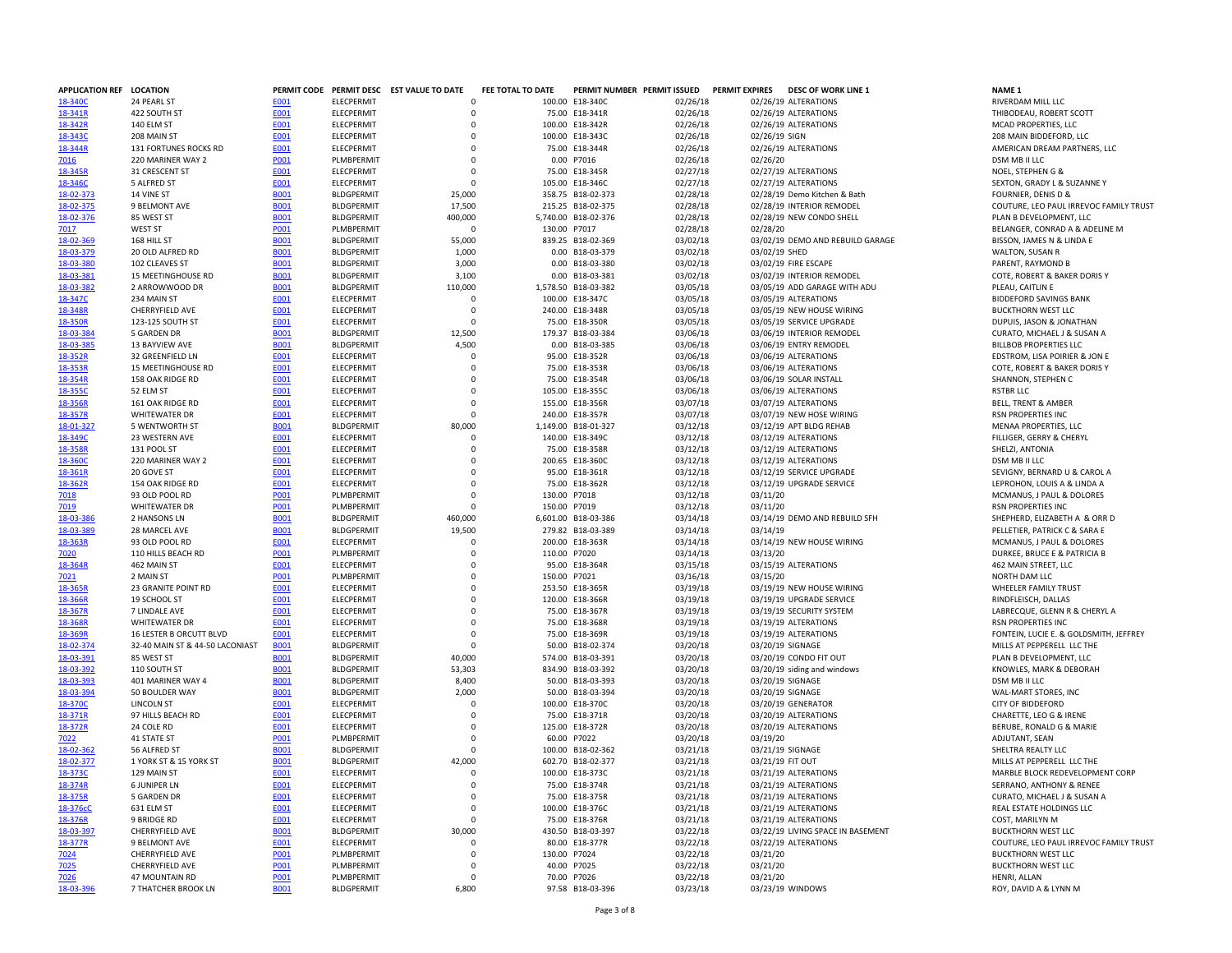| APPLICATION REF LOCATION |                                 |             |                   | PERMIT CODE PERMIT DESC EST VALUE TO DATE | FEE TOTAL TO DATE |                     | PERMIT NUMBER PERMIT ISSUED | <b>PERMIT EXPIRES</b> | <b>DESC OF WORK LINE 1</b>            | NAME <sub>1</sub>                  |
|--------------------------|---------------------------------|-------------|-------------------|-------------------------------------------|-------------------|---------------------|-----------------------------|-----------------------|---------------------------------------|------------------------------------|
| 18-03-398                | 49-51 GRANITE POINT RD          | <b>B001</b> | <b>BLDGPERMIT</b> | 2,500                                     |                   | 0.00 B18-03-398     | 03/23/18                    |                       | 03/23/19 SEAWALL REPAIR               | KOKULIS, SUSAN A & GEORGE C T      |
| 18-03-399                | 55 GRANITE POINT RD             | <b>B001</b> | <b>BLDGPERMIT</b> | 2,500                                     |                   | 0.00 B18-03-399     | 03/23/18                    |                       | 03/23/19 SEAWALL REPAIR               | CASEY, NANCY C                     |
| 18-03-400                | 33 STATE ST                     | <b>B001</b> | <b>BLDGPERMIT</b> | 7,000                                     |                   | 100.45 B18-03-400   | 03/23/18                    | 03/23/19 SIDING       |                                       | MORIN, AURORE                      |
| 7027                     | 97 HILLS BEACH RD               | P001        | PLMBPERMIT        | $\Omega$                                  |                   | 40.00 P7027         | 03/23/18                    | 03/22/20              |                                       | CHARETTE, LEO G & IRENE            |
| 18-03-401                | <b>6 PLYMOUTH DR</b>            | <b>B001</b> | <b>BLDGPERMIT</b> | 10,000                                    |                   | 143.50 B18-03-401   | 03/26/18                    | 03/26/19 SIDING       |                                       | BENSON, DEBRA A & STEVEN D         |
|                          |                                 |             |                   |                                           |                   |                     |                             |                       |                                       |                                    |
| 18-378R                  | 3 PENNY AVE                     | E001        | ELECPERMIT        | 0                                         |                   | 75.00 E18-378R      | 03/26/18                    |                       | 03/26/19 ALTERATIONS                  | CROSS, DAVID A & STEPHANIE C       |
| 18-379C                  | 291 ALFRED ST                   | E001        | ELECPERMIT        | $\mathbf 0$                               |                   | 308.00 E18-379C     | 03/26/18                    |                       | 03/26/19 ALTERATIONS                  | ALFRED YORK, LLC                   |
| 18-380R                  | 110 HILLS BEACH RD              | <b>E001</b> | ELECPERMIT        | $\Omega$                                  |                   | 129.50 E18-380R     | 03/26/18                    |                       | 03/26/19 ALTERATIONS                  | DURKEE, BRUCE E & PATRICIA B       |
| 18-381R                  | 59 FORTUNES ROCKS RD            | E001        | ELECPERMIT        | $\mathbf 0$                               |                   | 80.00 E18-381R      | 03/26/18                    |                       | 03/26/19 ALTERATIONS                  | DONELL, ROBERT J & BARBARA.        |
| 7028                     | 11 GRANITE POINT RD             | P001        | PLMBPERMIT        | $\mathbf 0$                               |                   | 170.00 P7028        | 03/26/18                    | 03/25/20              |                                       | WHEELER, ROBERT & LORRAINE T       |
| 7029                     | <b>4 VILLAGE LN</b>             | P001        | PLMBPERMIT        | $\Omega$                                  |                   | 60.00 P7029         | 03/26/18                    | 03/25/20              |                                       | VALLEE, MICHELLE N                 |
| 7030                     | 59 FORTUNES ROCKS RD            | P001        | PLMBPERMIT        | 0                                         |                   | 40.00 P7030         | 03/26/18                    | 03/25/20              |                                       | DONELL, ROBERT J & BARBARA J       |
| 18-382R                  | 17 THIRD ST                     | E001        | ELECPERMIT        | $\mathbf 0$                               |                   | 75.00 E18-382R      | 03/27/18                    |                       | 03/27/19 ALTERATIONS                  | RICHARDS WEAVER, SHARON &          |
|                          |                                 |             |                   | $\mathbf 0$                               |                   |                     | 03/27/18                    |                       |                                       |                                    |
| 7032P                    | 9 PORTER ST                     | <b>PO01</b> | PLMBPERMIT        |                                           |                   | 40.00 P7032         |                             | 03/26/20              |                                       | DESCHAMBEAULT, SUSAN A             |
| 18-383R                  | 14 MILE STRETCH RD              | E001        | <b>ELECPERMIT</b> | $\Omega$                                  |                   | 125.00 E18-383R     | 03/28/18                    |                       | 03/28/19 BURGLAR/FIRE ALARM           | FREEMAN, MATTHEW J & ROBIN         |
| 18-384R                  | 7 LESTER B ORCUTT BLVD          | E001        | <b>ELECPERMIT</b> | $\Omega$                                  |                   | 125.00 E18-384R     | 03/28/18                    |                       | 03/28/19 BURGLAR/FIRE ALARM           | OSBORN, JOHN & SHREVE, ANITA       |
| 18-03-403                | 17 THIRD ST                     | <b>B001</b> | <b>BLDGPERMIT</b> | 20,000                                    |                   | 287.00 B18-03-403   | 03/29/18                    |                       | 03/29/19 MEDIA ROOM AND OFFICE SPACE  | RICHARDS WEAVER, SHARON &          |
| 18-03-404                | 4 HARRISON AVE                  | <b>B001</b> | <b>BLDGPERMIT</b> | 28,000                                    |                   | 401.80 B18-03-404   | 03/29/18                    |                       | 03/29/19 3 CAR GARAGE                 | HOWARD, THERESA A.                 |
| 18-03-406                | 394 HILL ST                     | <b>B001</b> | <b>BLDGPERMIT</b> | 4,500                                     |                   | 0.00 B18-03-406     | 03/29/18                    |                       | 03/29/19 INTERIOR REMODEL             | 394 HILL, LLC                      |
| 18-03-407                | 85 WEST ST                      | <b>B001</b> | <b>BLDGPERMIT</b> | 400,000                                   |                   | 5,740.00 B18-03-407 | 03/29/18                    |                       | 03/29/19 FIVE UNIT CONDO BUILDING     | PLAN B DEVELOPMENT, LLC            |
| 18-03-409                | 149 HILLS BEACH RD              | <b>B001</b> | <b>BLDGPERMIT</b> | 7,588                                     |                   | 0.00 B18-03-409     | 03/29/18                    |                       | 03/29/19 SEAWALL REPAIR               | 8762279 CANADA, INC                |
| 18-03-410                | 11 BERNARD AVE                  | <b>B001</b> | <b>BLDGPERMIT</b> | 13,947                                    |                   | 200.90 B18-03-410   |                             |                       | 03/29/19 WINDOW REPLACEMENT           | TREMPE, GARY B & ALYSON L          |
|                          |                                 |             |                   |                                           |                   |                     | 03/29/18                    |                       |                                       |                                    |
| 7033                     | 19 BAYBERRY RD                  | P001        | PLMBPERMIT        | $\mathbf 0$                               |                   | 60.00 P7033         | 03/29/18                    | 03/28/20              |                                       | <b>GORDON MAINE PROPERTIES LLC</b> |
| 18-03-408                | 413 ALFRED ST                   | <b>B001</b> | <b>BLDGPERMIT</b> | 2,000                                     |                   | 0.00 B18-03-408     | 04/02/18                    |                       | 04/02/19 INTERIOR REMODEL             | PARK ONE ELEVEN INC                |
| 18-03-414                | 7 GERTRUDE AVE                  | <b>B001</b> | <b>BLDGPERMIT</b> | 4,000                                     |                   | 44.00 B18-03-414    | 04/02/18                    |                       | 04/02/19 FIRE ESCAPE                  | BERGERON, EDOUARD &                |
| 18-03-415                | 455 MAIN ST                     | <b>B001</b> | <b>BLDGPERMIT</b> | 6,000                                     |                   | 86.10 B18-03-415    | 04/02/18                    |                       | 04/02/19 FIRE ESCAPE                  | JJD INVESTMENTS, LLC               |
| 18-386R                  | 18 PETER POND LN                | E001        | <b>ELECPERMIT</b> | 0                                         |                   | 75.00 E18-386R      | 04/02/18                    |                       | 04/02/19 COMBO SYSTEM                 | PICKUS, OWEN B                     |
| 18-387R                  | 1 BAY ST                        | E001        | ELECPERMIT        | $\mathbf 0$                               |                   | 80.00 E18-387R      | 04/02/18                    |                       | 04/02/19 SERVICE UPGRADE              | ASOERA, HANS & ANNE K              |
| 18-388C                  | 32-40 MAIN ST & 44-50 LACONIAST | E001        | ELECPERMIT        | $\mathbf 0$                               |                   | 299.00 E18-388C     | 04/02/18                    |                       | 04/02/19 ALTERATIONS                  | MILLS AT PEPPERELL LLC THE         |
|                          |                                 |             |                   | $\Omega$                                  |                   |                     |                             |                       |                                       |                                    |
| 18-389R                  | 6 FIFTH ST                      | <b>E001</b> | ELECPERMIT        |                                           |                   | 100.00 E18-389R     | 04/02/18                    |                       | 04/02/19 UPGRADE SERVICE              | FOLEY, KEVIN C.                    |
| 18-390C                  | 586 ALFRED ST                   | E001        | ELECPERMIT        | $\mathbf 0$                               |                   | 100.00 E18-390C     | 04/02/18                    |                       | 04/02/19 ALTERATIONS                  | 586 ALFRED ROAD PARTNERS, LLO      |
| 18-03-402                | 16 ORCHARD ST                   | <b>B001</b> | <b>BLDGPERMIT</b> | 5,000                                     |                   | 0.00 B18-03-402     | 04/03/18                    | 04/03/19 DECK         |                                       | MCCORMACK, MICHAEL B               |
| 18-03-405                | <b>41 FORTUNES ROCKS RD</b>     | <b>B001</b> | <b>BLDGPERMIT</b> | 15,125                                    |                   | 217.43 B18-03-405   | 04/03/18                    |                       | 04/03/19 replace deck                 | KOBLICK, ALAN B & BEVERLY R        |
| 18-03-411                | 4 ROCKWOOD DR                   | <b>B001</b> | <b>BLDGPERMIT</b> | 3,500                                     | 0.00              | B18-03-411          | 04/03/18                    |                       | 04/03/19 DEMO AND REBUILD DECK        | COTE, ROGER R & LAUREN J           |
| 18-03-418                | <b>5 DRAPEAU ST</b>             | <b>B001</b> | <b>BLDGPERMIT</b> | 4,000                                     | 0.00              | B18-03-418          | 04/03/18                    | 04/03/19 FIT OUT      |                                       | <b>GO DEVELOPMENT</b>              |
| 18-391C                  | 473 ELM ST                      | E001        | ELECPERMIT        | $\mathbf 0$                               |                   | 100.00 E18-391C     | 04/03/18                    |                       | 04/03/19 ALTERATIONS                  | DESHAIES, PHILIP M & CECILE B      |
| 18-392C                  | 9 POMERLEAU ST                  | <b>E001</b> | ELECPERMIT        | $\Omega$                                  |                   | 100.00 E18-392C     | 04/03/18                    |                       | 04/03/19 ALTERATIONS                  | DUDZIAK'S SCHOOL OF                |
| 18-393R                  | <b>WHITEWATER DR</b>            | E001        | <b>ELECPERMIT</b> | 0                                         |                   | 187.00 E18-393R     | 04/03/18                    |                       | 04/03/19 NEW HOUSE WIRING             | RSN PROPERTIES INC                 |
|                          |                                 |             |                   |                                           |                   |                     |                             |                       |                                       |                                    |
| 18-394R                  | 168 HILL ST                     | E001        | ELECPERMIT        | $\mathbf 0$                               |                   | 75.00 E18-394R      | 04/03/18                    |                       | 04/03/19 ALTERATIONS                  | BISSON, JAMES N & LINDA E          |
| 18-395R                  | <b>20 BLANDINGS WAY</b>         | E001        | ELECPERMIT        | $\Omega$                                  |                   | 248.50 E18-395R     | 04/03/18                    |                       | 04/03/19 NEW HOUSE WIRING             | HUOT, RICHARD R & JUDITH B         |
| 18-03-416                | 416-420 ALFRED ST               | <b>B001</b> | <b>BLDGPERMIT</b> | 30,000                                    |                   | 430.50 B18-03-416   | 04/04/18                    |                       | 04/04/19 RENOVATION                   | BVH BIDDEFORD, LLC&                |
| 18-396R                  | 20 SHEPHERDS WAY                | E001        | ELECPERMIT        | $\mathbf 0$                               |                   | 75.00 E18-396R      | 04/04/18                    |                       | 04/04/19 ALTERATIONS                  | DEMERS, STEVEN R & MELISSA         |
| 18-01-351                | <b>11 THORNDIKE AVE</b>         | <b>B001</b> | <b>BLDGPERMIT</b> | 25,000                                    |                   | 358.75 B18-01-351   | 04/05/18                    | 04/05/19 DECK         |                                       | KELLEY, SHANNON                    |
| 18-397R                  | 140 ELM ST                      | <b>E001</b> | ELECPERMIT        | $\Omega$                                  |                   | 75.00 F18-397R      | 04/05/18                    |                       | 04/05/19 ALTERATIONS                  | MCAD PROPERTIES, LLC               |
| 18-398C                  | 196 ELM ST                      | E001        | <b>ELECPERMIT</b> | 0                                         |                   | 100.00 E18-398C     | 04/05/18                    |                       | 04/05/19 ALTERATIONS                  | DJM ENTERPRISES, LLC               |
| 18-399R                  | 19 BAYBERRY RD                  | E001        | ELECPERMIT        | $\Omega$                                  |                   | 75.00 E18-399R      | 04/05/18                    |                       | 04/05/19 ALTERATIONS                  | <b>GORDON MAINE PROPERTIES LLC</b> |
|                          |                                 |             |                   |                                           |                   |                     |                             |                       |                                       |                                    |
| 18-04-420                | 20 CRESCENT ST                  | <b>B001</b> | <b>BLDGPERMIT</b> | 27,500                                    |                   | 394.62 B18-04-420   | 04/06/18                    |                       | 04/06/19 INTERIOR REMODEL             | TALBOT, ULRIC G                    |
| 18-04-421                | 20 SHEPHERDS WAY                | <b>B001</b> | <b>BLDGPERMIT</b> | 7,500                                     |                   | 107.62 B18-04-421   | 04/06/18                    |                       | 04/06/19 BONUS ROOM                   | DEMERS, STEVEN R & MELISSA         |
| 18-04-424                | 88 MILE STRETCH RD              | <b>B001</b> | <b>BLDGPERMIT</b> | 25,000                                    |                   | 0.00 B18-04-424     | 04/06/18                    |                       | 04/06/19 SEAWALL REPAIR               | WASILESKI, MARY ANNE               |
| 18-04-426                | 197 WEST ST                     | <b>B001</b> | <b>BLDGPERMIT</b> | 168,000                                   |                   | 2,410.80 B18-04-426 | 04/06/18                    | 04/06/19              |                                       | HAMEL, RITA I                      |
| 18-04-423                | 9 PAPOOSE DR                    | <b>B001</b> | <b>BLDGPERMIT</b> | 130,000                                   |                   | 1,865.50 B18-04-423 | 04/06/18                    | 04/06/19              |                                       | <b>BLAIS, ROGER R</b>              |
| 7037                     | 33 GRANITE POINT RD             | P001        | PLMBPERMIT        | $\mathbf 0$                               | 150.00 P7037      |                     | 04/06/18                    | 04/05/20              |                                       | WHEELER FAMILY TRUST               |
| 7034                     | 197 WEST ST                     | P001        | PLMBPERMIT        | $\mathbf 0$                               | 265.00 P7034      |                     | 04/06/18                    | 04/05/20              |                                       | HAMEL, RITA I                      |
| 18-03-417                | 56 GUINEA RD                    | <b>B001</b> | <b>BLDGPERMIT</b> | 21,500                                    |                   | 308.52 B18-03-417   | 04/09/18                    | 04/09/19 GARAGE       |                                       | LOCKE, CRAIG G & JOYCE R           |
|                          |                                 |             |                   |                                           |                   |                     |                             |                       |                                       |                                    |
| 18-04-430                | 292 GRANITE ST                  | <b>B001</b> | <b>BLDGPERMIT</b> | 270,000                                   |                   | 3,874.50 B18-04-430 | 04/09/18                    | 04/09/19 NEW SFH      |                                       | CARON, BERNARD A                   |
| 18-404R                  | 134 WEST ST                     | E001        | ELECPERMIT        | 0                                         |                   | 85.00 E18-404R      | 04/09/18                    |                       | 04/09/19 ALTERATIONS                  | <b>KRUEGER, ROLAND E</b>           |
| 18-03-387                | 17 ALFRED ST                    | <b>B001</b> | <b>BLDGPERMIT</b> | $\mathbf 0$                               |                   | 50.00 B18-03-387    | 04/10/18                    | 04/10/19 SIGNAGE      |                                       | 17 ALFRED, LLC                     |
| 18-03-390                | POOL ST                         | <b>B001</b> | <b>BLDGPERMIT</b> | 340,000                                   |                   | 4,879.00 B18-03-390 | 04/10/18                    |                       | 04/10/19 NEW SFH WITH DETACHED GARAGE | WALLIN, BRADFORD T. & MARGO        |
| 18-04-432                | 85 WEST ST                      | <b>B001</b> | <b>BLDGPERMIT</b> | 40,000                                    |                   | 574.00 B18-04-432   | 04/10/18                    |                       | 04/10/19 CONDO FIT OUT                | PLAN B DEVELOPMENT, LLC            |
| 18-04-433                | 85 WEST ST                      | <b>B001</b> | <b>BLDGPERMIT</b> | 40,000                                    |                   | 574.00 B18-04-433   | 04/10/18                    |                       | 04/10/19 CONDO FIT OUT                | PLAN B DEVELOPMENT, LLC            |
| 18-400R                  | 2 HANSONS LN                    | E001        | ELECPERMIT        | $\mathbf 0$                               |                   | 75.00 E18-400R      | 04/10/18                    |                       | 04/10/19 TEMP SERVICE                 | SHEPHERD, ELIZABETH A & ORR I      |
| 18-401C                  | 13 POMERLEAU ST                 | E001        | ELECPERMIT        | $\Omega$                                  |                   | 100.00 E18-401C     | 04/10/18                    |                       | 04/10/19 ALTERATIONS                  | BIDDEFORD OOB SACO TRANSIT         |
|                          |                                 |             |                   |                                           |                   |                     |                             |                       |                                       |                                    |
| 18-403R                  | 30 MT VERNON ST                 | E001        | ELECPERMIT        | 0                                         |                   | 95.00 E18-403R      | 04/10/18                    |                       | 04/10/19 ALTERATIONS                  | DUPUIS, JONATHAN W                 |
| 18-4050                  | 394 HILL ST                     | E001        | ELECPERMIT        | $\mathbf 0$                               |                   | 100.00 E18-405C     | 04/10/18                    |                       | 04/10/19 ALTERATIONS                  | 394 HILL, LLC                      |
| 18-406R                  | CHERRYFIELD AVE                 | E001        | ELECPERMIT        | $\mathbf 0$                               |                   | 75.00 E18-406R      | 04/10/18                    |                       | 04/10/19 ALTERATIONS                  | <b>BUCKTHORN WEST, LLC</b>         |
| 18-407C                  | 311 ALFRED ST                   | <b>E001</b> | ELECPERMIT        | $\Omega$                                  |                   | 100.00 E18-407C     | 04/10/18                    |                       | 04/10/19 ALTERATIONS                  | NADEAU LEGAL, PLLC                 |
| 18-409C                  | 208 MAIN ST                     | E001        | <b>ELECPERMIT</b> | 0                                         |                   | 100.00 E18-409C     | 04/10/18                    |                       | 04/10/19 SECURITY SYSTEM              | 208 MAIN BIDDEFORD, LLC            |
| 18-410R                  | 267 ALFRED ST                   | E001        | ELECPERMIT        | $\Omega$                                  |                   | 95.00 E18-410R      | 04/10/18                    |                       | 04/10/19 UPGRADE SERVICE              | 267 ALFRED STREET, LLC             |
| 18-04-437                | 4 THATCHER BROOK LN             | <b>B001</b> | <b>BLDGPERMIT</b> | 20,000                                    |                   | 287.00 B18-04-437   | 04/11/18                    |                       | 04/11/19 WINDOWS                      | CURIT, BRIAN P & KAREN             |
|                          |                                 |             |                   |                                           |                   |                     |                             |                       |                                       |                                    |

## BENSON, DEBRA A & STEVEN D<br>CROSS, DAVID A & STEPHANIE C DURKEE, BRUCE E & PATRICIA B<br>DONELL, ROBERT J & BARBARA J WHEELER, ROBERT & LORRAINE TRUSTEES<br>VALLEE, MICHELLE N DONELL, ROBERT J & BARBARA J RICHARDS WEAVER, SHARON & FREEMAN, MATTHEW J & ROBIN L OSBORN, JOHN & SHREVE, ANITA RICHARDS WEAVER, SHARON &<br>HOWARD, THERESA A. TREMPE, GARY B & ALYSON L<br>GORDON MAINE PROPERTIES LLC KOBLICK, ALAN B & BEVERLY R<br>COTE, ROGER R & LAUREN J DESHAIES, PHILIP M & CECILE B<br>DUDZIAK'S SCHOOL OF DEMERS, STEVEN R & MELISSA<br>KELLEY, SHANNON GORDON MAINE PROPERTIES LLC<br>TALBOT, ULRIC G DEMERS, STEVEN R & MELISSA<br>WASILESKI, MARY ANNE WALLIN, BRADFORD T. & MARGOT K.<br>PLAN B DEVELOPMENT, LLC SHEPHERD, ELIZABETH A & ORR D BIDDEFORD OOB SACO TRANSIT<br>DUPUIS, JONATHAN W

KOKULIS, SUSAN A & GEORGE C TRUSTEES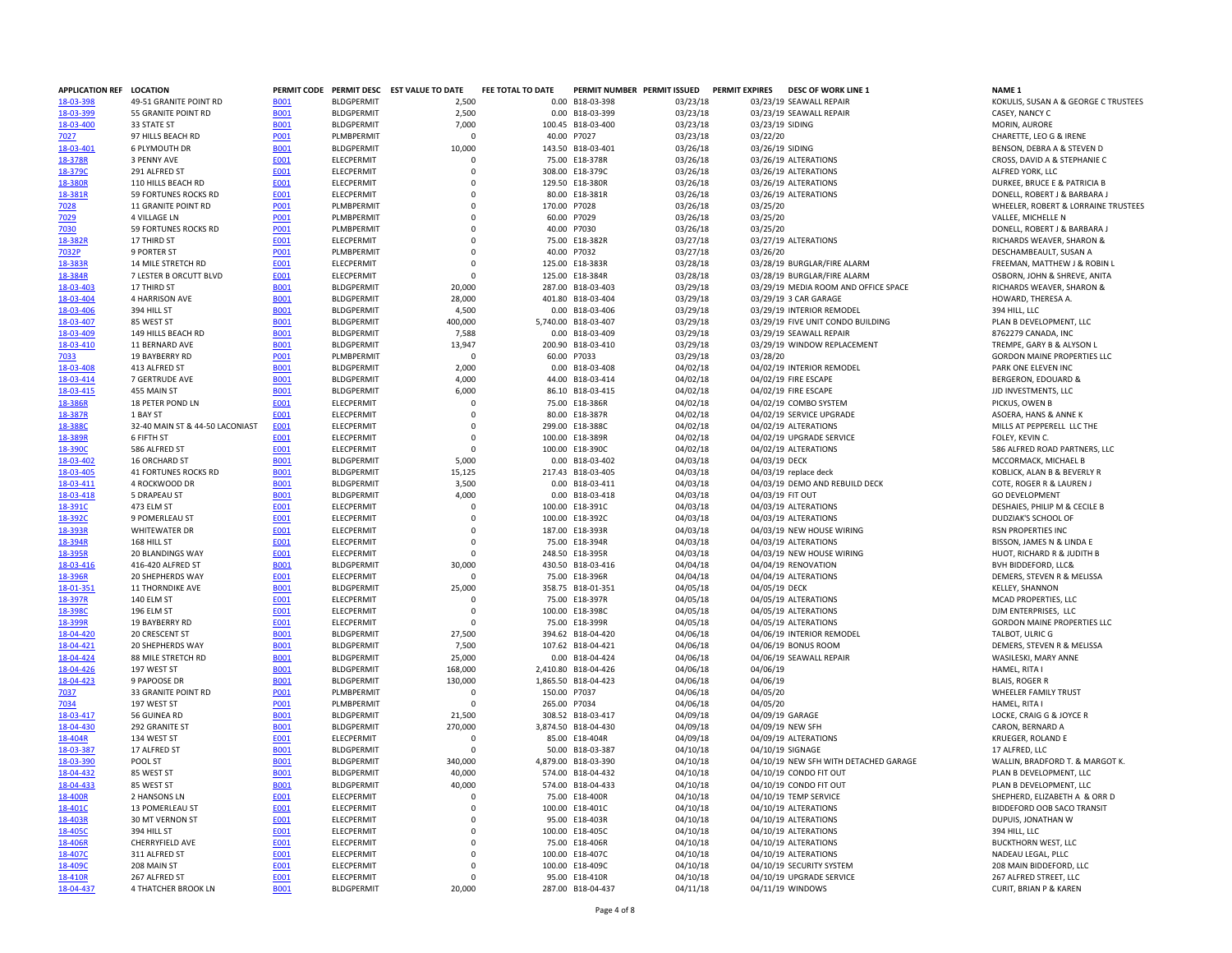| APPLICATION REF LOCATION |                         |             |                   | PERMIT CODE PERMIT DESC EST VALUE TO DATE | FEE TOTAL TO DATE |                     | PERMIT NUMBER PERMIT ISSUED | <b>PERMIT EXPIRES</b> | <b>DESC OF WORK LINE 1</b>                         | <b>NAME 1</b>                     |
|--------------------------|-------------------------|-------------|-------------------|-------------------------------------------|-------------------|---------------------|-----------------------------|-----------------------|----------------------------------------------------|-----------------------------------|
| 18-412F                  | 18 MORIN ST             | E001        | ELECPERMIT        | $\Omega$                                  |                   | 100.00 E18-412F     | 04/11/18                    |                       | 04/11/19 FIRE ALARM SYSTEM                         | PMRE. LLC                         |
| 18-04-435                | SOUTH ST                | <b>B001</b> | <b>BLDGPERMIT</b> | 131,200                                   |                   | 1,882.72 B18-04-435 | 04/12/18                    |                       | 04/12/19 NEW SFH                                   | MORNEAU, SCOTT & MARCO L          |
| 18-04-436                | 217 HILL ST             | <b>B001</b> | <b>BLDGPERMIT</b> | 32,500                                    |                   | 466.37 B18-04-436   | 04/12/18                    |                       | 04/12/19 INTERIOR REMODEL                          | HERRICK, RAYMOND L HEIRS O        |
| 18-04-438                |                         |             |                   | 3,000                                     |                   |                     | 04/12/18                    |                       | 04/12/19 EXPAND DECK                               | SHEREN, WALTER F & SUSAN C        |
|                          | 332 POOL ST             | <b>B001</b> | <b>BLDGPERMIT</b> |                                           |                   | 0.00 B18-04-438     |                             |                       |                                                    |                                   |
| 18-04-439                | 254 POOL ST             | <b>B001</b> | <b>BLDGPERMIT</b> | 821                                       |                   | 0.00 B18-04-439     | 04/12/18                    |                       | 04/12/19 REPLACE STEPS                             | ROUSSELLE, KEVIN R                |
| 18-04-440                | 44 PAPOOSE DR           | <b>B001</b> | <b>BLDGPERMIT</b> | 20,000                                    |                   | 287.00 B18-04-440   | 04/12/18                    |                       | 04/12/19 GARAGE                                    | <b>BLAIS, NICHOLAS R</b>          |
| 18-04-441                | 229 SOUTH ST            | <b>B001</b> | <b>BLDGPERMIT</b> | 5,000                                     |                   | 0.00 B18-04-441     | 04/12/18                    | 04/12/19 SHED         |                                                    | MCELRATH, SABINE                  |
| 18-04-442                | 27 HIGH ST              | <b>B001</b> | <b>BLDGPERMIT</b> | 5,000                                     |                   | 0.00 B18-04-442     | 04/12/18                    |                       | 04/12/19 INTERIOR REMODEL                          | 27 HIGH STREET PROPERTIES, L      |
| 18-408R                  | 58 MILE STRETCH RD      | E001        | ELECPERMIT        | $\Omega$                                  |                   | 200.00 E18-408R     | 04/12/18                    |                       | 04/12/19 ALTERATIONS                               | BARRON, WILLIAM H & JUDY L        |
| 7040                     | 924 POOL ST             | P001        | PLMBPERMIT        | $\Omega$                                  |                   | 60.00 P7040         | 04/12/18                    | 04/11/20              |                                                    | CAMIRE, THERESA                   |
| 7041                     | 9 BRIDGE RD             | P001        | PLMBPERMIT        | $\Omega$                                  | 40.00 P7041       |                     | 04/12/18                    | 04/11/20              |                                                    | COST, MARILYN M                   |
| 18-04-443                | 11 FOX HOLLOW DR        |             | <b>BLDGPERMIT</b> | 800                                       |                   | 0.00 B18-04-443     | 04/13/18                    | 04/13/19 SHED         |                                                    | PHILLIPS, RICHARD E & WENDY       |
|                          |                         | <b>B001</b> |                   |                                           |                   |                     |                             |                       |                                                    |                                   |
| 18-04-444                | 61 WEST CUTTS ST        | <b>B001</b> | <b>BLDGPERMIT</b> | 1,500                                     |                   | 0.00 B18-04-444     | 04/13/18                    |                       | 04/13/19 REPLACE DOORS                             | VARODOMH PROPERTIES, LLC          |
| 18-04-447                | 4 ALEXANDER DR          | <b>B001</b> | <b>BLDGPERMIT</b> | $\circ$                                   |                   | 0.00 B18-04-447     | 04/17/18                    | 04/17/19 DOOR         |                                                    | <b>BOUCHARD, DUSTY B</b>          |
| 18-04-448                | 469 ELM ST              | <b>B001</b> | <b>BLDGPERMIT</b> | 2,300                                     |                   | 0.00 B18-04-448     | 04/17/18                    |                       | 04/17/19 TWO INTERIOR WALLS                        | 2-MICA, INC                       |
| 18-04-451                | 30 GOVE ST              | <b>BOO1</b> | <b>BLDGPERMIT</b> | 5,000                                     |                   | 55.00 B18-04-451    | 04/17/18                    |                       | 04/17/19 FIRE ESCAPE                               | <b>MATHIEU, NANCY R</b>           |
| 18-413R                  | 47 MOUNTAIN RD          | E001        | ELECPERMIT        | $\mathbf 0$                               |                   | 150.00 E18-413R     | 04/17/18                    |                       | 04/17/19 ALTERATIONS                               | HENRI, ALLAN                      |
| 18-414C                  | 416-420 ALFRED ST       | E001        | ELECPERMIT        | $\mathbf 0$                               |                   | 150.00 E18-414C     | 04/17/18                    |                       | 04/17/19 ALTERATIONS                               | BVH BIDDEFORD, LLC&               |
| 18-415R                  | <b>4 VILLAGE LN</b>     | E001        | ELECPERMIT        | $\Omega$                                  |                   | 145.00 E18-415R     | 04/17/18                    |                       | 04/17/19 ALTERATIONS                               | VALLEE, MICHELLE N                |
| 18-416R                  | 158 GRANITE ST          | E001        | ELECPERMIT        | $\mathbf 0$                               |                   | 125.00 E18-416R     |                             |                       | 04/17/19 UPGRADE SERVICE                           | POISSON, FERNANDE B               |
|                          |                         |             |                   |                                           |                   |                     | 04/17/18                    |                       |                                                    |                                   |
| 18-417R                  | 44 PAPOOSE DR           | E001        | ELECPERMIT        | $\mathbf 0$                               |                   | 290.00 E18-417R     | 04/17/18                    |                       | 04/17/19 NEW HOUSE WIRING                          | <b>BLAIS, NICHOLAS R</b>          |
| 7044                     | <b>6 JUNIPER LN</b>     | <b>PO01</b> | PLMBPERMIT        | $\Omega$                                  |                   | 40.00 P7044         | 04/17/18                    | 04/16/20              |                                                    | SERRANO, ANTHONY & RENEE          |
| 7045                     | 586 ALFRED ST           | <b>PO01</b> | PLMBPERMIT        | $\Omega$                                  |                   | 40.00 P7045         | 04/17/18                    | 04/16/20              |                                                    | 586 ALFRED ROAD PARTNERS, L       |
| 18-04-454                | 25 UNION ST             | <b>B001</b> | <b>BLDGPERMIT</b> | 1,641                                     |                   | 0.00 B18-04-454     | 04/18/18                    |                       | 04/18/19 WINDOWS                                   | HOLLAND, SARAH M                  |
| 18-04-457                | 9 DECARY RD             | <b>B001</b> | <b>BLDGPERMIT</b> | 6,325                                     |                   | 90.76 B18-04-457    | 04/18/18                    |                       | 04/18/19 INTERIOR REPAIRS                          | BURTON, BENJAMIN W & ANN          |
| 18-418C                  | 1 YORK ST & 15 YORK ST  | E001        | ELECPERMIT        | 0                                         |                   | 120.00 E18-418C     | 04/18/18                    |                       | 04/18/19 ALTERATIONS                               | MILLS AT PEPPERELL LLC THE        |
| 18-419R                  | 7 ARROWWOOD DR          | <b>E001</b> | ELECPERMIT        | $\mathbf 0$                               |                   | 125.00 E18-419R     | 04/18/18                    | 04/18/19 POOL         |                                                    | MARTIN, ADAM D & JESSICA          |
| 18-420R                  |                         | E001        |                   | $\Omega$                                  |                   |                     | 04/18/18                    |                       | 04/18/19 ALTERATIONS                               |                                   |
|                          | 20 EVANTHIA DR          |             | <b>ELECPERMIT</b> |                                           |                   | 120.00 E18-420R     |                             |                       |                                                    | WORTHLEY, GEORGE S JR             |
| <b>18-421C</b>           | 151 ELM ST              | E001        | <b>FLECPERMIT</b> | $\Omega$                                  |                   | 100.00 E18-421C     | 04/18/18                    |                       | 04/18/19 SECURITY SYSTEM                           | POWER TEST REALTY CO LIMITE       |
| 18-4220                  | 39 HILL ST              | E001        | ELECPERMIT        | $\mathbf 0$                               |                   | 100.00 E18-422C     | 04/18/18                    |                       | 04/18/19 ALTERATIONS                               | <b>BIDDEFORD PROPERTY ASSOCIA</b> |
| 18-4230                  | 510 ALFRED ST           | E001        | ELECPERMIT        | $\Omega$                                  |                   | 160.00 E18-423C     | 04/18/18                    |                       | 04/18/19 ALTERATIONS                               | BIDDEFORD-INVESTMENT ASSO         |
| 18-424R                  | 227 ELM ST              | E001        | ELECPERMIT        | $\Omega$                                  |                   | 75.00 E18-424R      | 04/18/18                    |                       | 04/18/19 ALTERATIONS                               | <b>BURKE, DAVID D</b>             |
| 18-425R                  | 202 CLEAVES ST          | E001        | ELECPERMIT        | $\mathbf 0$                               |                   | 85.00 E18-425R      | 04/18/18                    |                       | 04/18/19 ALTERATIONS                               | JOLIN, MARIE A                    |
| 18-426R                  | 168 HILL ST             | E001        | ELECPERMIT        | $\mathbf 0$                               |                   | 125.00 E18-426R     | 04/18/18                    |                       | 04/18/19 ALTERATIONS                               | BISSON, JAMES N & LINDA E         |
| 18-04-449                | 14 LABBE LN             | <b>B001</b> | <b>BLDGPERMIT</b> | 55,000                                    |                   | 789.25 B18-04-449   | 04/19/18                    |                       | 04/19/19 GARAGE                                    | LABBE, GUY N                      |
| 18-04-453                |                         |             |                   |                                           |                   |                     |                             |                       | 04/19/19 DEMO DECK AND ADD SUNROOM                 |                                   |
|                          | 20 EVANTHIA DR          | <b>B001</b> | <b>BLDGPERMIT</b> | 57,968                                    |                   | 831.84 B18-04-453   | 04/19/18                    |                       |                                                    | WORTHLEY, GEORGE S JR             |
| 7046                     | 9 PAPOOSE DR            | P001        | PLMBPERMIT        | $\Omega$                                  | 120.00 P7046      |                     | 04/19/18                    | 04/18/20              |                                                    | <b>BLAIS, ROGER R</b>             |
| 18-04-452                | 642 SOUTH ST            | <b>B001</b> | <b>BLDGPERMIT</b> | 400,000                                   |                   | 5,740.00 B18-04-452 | 04/20/18                    |                       | 04/20/19 5 BEDROOM HOME WITH 2 BEDROOM APT         | LAVALLEE, ROLAND J FAMILY TF      |
| 18-04-456                | 380 ELM ST              | <b>B001</b> | <b>BLDGPERMIT</b> | 10,000                                    |                   | 143.50 B18-04-456   | 04/20/18                    |                       | 04/20/19 DEMO AND REBUILD WALL                     | FIVE POINTS REALTY, LLC           |
| 18-04-458                | 207 CLEAVES ST          | <b>BOO1</b> | <b>BLDGPERMIT</b> | 4,350                                     |                   | 0.00 B18-04-458     | 04/20/18                    |                       | 04/20/19 REDUCE FROM 3 TO 2 UNITS AND CODE REPAIRS | WELCH, HANNAH BRIANNE             |
| 18-11-275                | 538 SOUTH ST            | <b>B001</b> | <b>BLDGPERMIT</b> | 150,000                                   |                   | 2,150.50 B18-11-275 | 04/20/18                    |                       | 04/20/19 NEW SFH                                   | LOWELL, MICHAEL J & SUSAN L       |
| 7049A                    | 288 WEST ST             | P001        | PLMBPERMIT        | $\mathbf 0$                               |                   | 60.00 P7049         | 04/20/18                    | 04/19/20              |                                                    | GREEN, PETER P & KAREN A          |
| 18-04-455                | 7 ARROWWOOD DR          | <b>B002</b> | <b>SWIMMING P</b> | $\Omega$                                  |                   | 100.00 B18-04-455   | 04/20/18                    |                       | 04/20/19 INGROUND POOL                             | MARTIN, ADAM D & JESSICA          |
|                          |                         |             |                   |                                           |                   |                     |                             |                       |                                                    |                                   |
| 18-04-429                | 35 STATE ST             | <b>B001</b> | <b>BLDGPERMIT</b> | 30,000                                    |                   | 430.50 B18-04-429   | 04/23/18                    |                       | 04/23/19 GARAGE AND SIDING                         | EATON, PHILIP B & KIMBERLY K      |
| 18-04-461                | <b>19 HARVEY ST</b>     | <b>B001</b> | <b>BLDGPERMIT</b> | $\mathbf 0$                               |                   | 50.00 B18-04-461    | 04/23/18                    |                       | 04/23/19 DEMO GARAGE                               | THIBEAU, JAY R                    |
| 18-428R                  | 99 WEST CUTTS ST        | E001        | ELECPERMIT        | $\Omega$                                  |                   | 80.00 E18-428R      | 04/23/18                    |                       | 04/23/19 ALTERATIONS                               | BEAULIEU, BRIAN & DEBORAH I       |
| 18-429R                  | 7-9 HIGHLAND ST         | E001        | ELECPERMIT        | $\mathbf 0$                               |                   | 155.00 E18-429R     | 04/23/18                    |                       | 04/23/19 ALTERATIONS                               | LEBLANC, DEBORAH A &              |
| 18-430R                  | 3 PENNY AVE             | E001        | ELECPERMIT        | $\mathbf 0$                               |                   | 100.00 E18-430R     | 04/23/18                    |                       | 04/23/19 ALTERATIONS                               | CROSS, DAVID A & STEPHANIE (      |
| 7051                     | 168 HILL ST             | P001        | PLMBPERMIT        | $\Omega$                                  | 120.00 P7051      |                     | 04/23/18                    | 04/22/20              |                                                    | BISSON, JAMES N & LINDA E         |
| 7052                     | <b>20 BLANDINGS WAY</b> | P001        | PLMBPERMIT        | $\Omega$                                  | 180.00 P7052      |                     | 04/23/18                    | 04/22/20              |                                                    | HUOT, RICHARD R & JUDITH B        |
| 7053                     | WHITEWATER DR           | P001        | PLMBPERMIT        | $\mathbf 0$                               | 160.00 P7053      |                     | 04/23/18                    | 04/22/20 Lot 4        |                                                    | RSN PROPERTIES INC                |
|                          |                         |             |                   |                                           |                   |                     |                             |                       |                                                    |                                   |
| 18-04-450                | 1 ICE HOUSE RD          | <b>B001</b> | <b>BLDGPERMIT</b> | 50,000                                    |                   | 717.50 B18-04-450   | 04/24/18                    | 04/24/19 BARN         |                                                    | SHUMAKER, PAUL J & MARY D         |
| 18-431C                  | 391 WEST ST             | E001        | ELECPERMIT        | $\Omega$                                  |                   | 110.00 E18-431C     | 04/24/18                    |                       | 04/24/19 INGROUND POOL                             | ELLIOTT RECREATIONAL PROP L       |
| 18-04-462                | 4 THATCHER BROOK LN     | <b>B001</b> | <b>BLDGPERMIT</b> | 90,000                                    |                   | 1,291.50 B18-04-462 | 04/25/18                    |                       | 04/25/19 ADDITION                                  | CURIT, BRIAN P & KAREN            |
| 18-432R                  | 27 FALL ST              | E001        | ELECPERMIT        | $\Omega$                                  |                   | 85.00 E18-432R      | 04/25/18                    |                       | 04/25/19 ALTERATIONS                               | VACHON, RAYMOND G & CLAUI         |
| 18-433R                  | 217 HILL ST             | E001        | ELECPERMIT        | $\Omega$                                  |                   | 125.00 E18-433R     | 04/25/18                    |                       | 04/25/19 ALTERATIONS                               | HERRICK, RAYMOND L HEIRS O        |
| 18-434R                  | 46 CUTTS ST             | E001        | <b>ELECPERMIT</b> | $\Omega$                                  |                   | 75.00 E18-434R      | 04/25/18                    |                       | 04/25/19 ALTERATIONS                               | POTHIER FAMILY REVOCABLE TI       |
| 6927                     | 4 THATCHER BROOK LN     | P001        | PLMBPERMIT        | $\mathbf 0$                               |                   | 50.00 P6927         | 04/25/18                    | 04/24/20              |                                                    | CURIT, BRIAN P & KAREN            |
| 18-04-460                | 10 AMHERST ST           | <b>B001</b> | <b>BLDGPERMIT</b> | 15,000                                    |                   | 104.92 B18-04-460   | 04/26/18                    |                       | 04/26/19 GARAGE                                    | LANDMARK DEVELOPMENT GR           |
|                          |                         |             |                   |                                           |                   |                     |                             |                       |                                                    |                                   |
| 18-04-463                | 154 WEST ST             | <b>B001</b> | <b>BLDGPERMIT</b> | 12,000                                    |                   | 172.20 B18-04-463   | 04/26/18                    |                       | 04/26/19 MOVE MOBILE HOME INTO PARK                | GAGNE, RAYMOND A                  |
| 18-04-466                | 4 JESSIE LN             | <b>B001</b> | <b>BLDGPERMIT</b> | 6,000                                     |                   | 86.10 B18-04-466    | 04/26/18                    |                       | 04/26/19 FINISH ROOM ABOVE GARAGE                  | LEFEBVRE, MELISSA J               |
| 18-04-467                | CHERRYFIELD AVE         | <b>B001</b> | <b>BLDGPERMIT</b> | 149,085                                   |                   | 2,139.36 B18-04-467 | 04/26/18                    |                       | 04/26/19 NEW SFH                                   | <b>BUCKTHORN WEST LLC</b>         |
| 6929                     | 17 THIRD ST             | P001        | PLMBPERMIT        | $\Omega$                                  |                   | 40.00 P6929         | 04/26/18                    | 04/25/20              |                                                    | RICHARDS WEAVER, SHARON &         |
| 18-04-465                | 30 REBECCA DR           | <b>B001</b> | <b>BLDGPERMIT</b> | 25,000                                    |                   | 358.75 B18-04-465   | 04/27/18                    |                       | 04/27/19 ADDITION                                  | DESHAIES, ROXANNE                 |
| 18-04-468                | 5 PLEASANT AVE          | <b>B001</b> | <b>BLDGPERMIT</b> | 3,200                                     |                   | 0.00 B18-04-468     | 04/27/18                    |                       | 04/27/19 BATHROOM EXPANSION                        | GOSSELIN, KEVIN D &               |
| 18-04-470                | 6-8 BALD AVE            | <b>B001</b> | <b>BLDGPERMIT</b> | 2,000                                     |                   | 0.00 B18-04-470     | 04/27/18                    |                       | 04/27/19 SIDING/SHINGLES                           | DESROBERTS, GERARD R & SUS.       |
|                          |                         |             |                   | $\Omega$                                  |                   |                     |                             |                       |                                                    |                                   |
| 18-443R                  | 322 SOUTH ST            | E001        | ELECPERMIT        |                                           |                   | 75.00 E18-443R      | 04/27/18                    | 04/27/19              |                                                    | VAILLANCOURT, PETER               |
| 18-04-472                | 114-116 OAK RIDGE RD    | <b>B001</b> | <b>BLDGPERMIT</b> | 1,763                                     |                   | 0.00 B18-04-472     | 04/30/18                    | 04/30/19 DOOR         |                                                    | WATSON, ROBERT R & NANCY H        |
| 18-437R                  | 22 MEETINGHOUSE RD      | E001        | ELECPERMIT        | $\Omega$                                  |                   | 75.00 E18-437R      | 04/30/18                    |                       | 04/30/19 ALTERATIONS                               | CASAVANT, ALAN M                  |

HERRICK, RAYMOND L HEIRS OF SHEREN, WALTER F & SUSAN C 27 HIGH STREET PROPERTIES, LLC<br>BARRON, WILLIAM H & JUDY L PHILLIPS, RICHARD E & WENDY J SERRANO, ANTHONY & RENEE 586 ALFRED ROAD PARTNERS, LLC BURTON, BENJAMIN W & ANN M POWER TEST REALTY CO LIMITED BIDDEFORD PROPERTY ASSOCIATES LLC BIDDEFORD-INVESTMENT ASSOCIATE<br>BURKE, DAVID D LAVALLEE, ROLAND J FAMILY TRUST LOWELL, MICHAEL J & SUSAN L EATON, PHILIP B & KIMBERLY K<br>THIBEAU, JAY R CROSS, DAVID A & STEPHANIE C<br>BISSON, JAMES N & LINDA E HUOT, RICHARD R & JUDITH B ELLIOTT RECREATIONAL PROP LLC VACHON, RAYMOND G & CLAUDETTE M HERRICK, RAYMOND L HEIRS OF POTHIER FAMILY REVOCABLE TRUST<br>CURIT, BRIAN P & KAREN LANDMARK DEVELOPMENT GROUP LLC RICHARDS WEAVER, SHARON & DESROBERTS, GERARD R & SUSAN M WATSON, ROBERT R & NANCY H<br>CASAVANT, ALAN M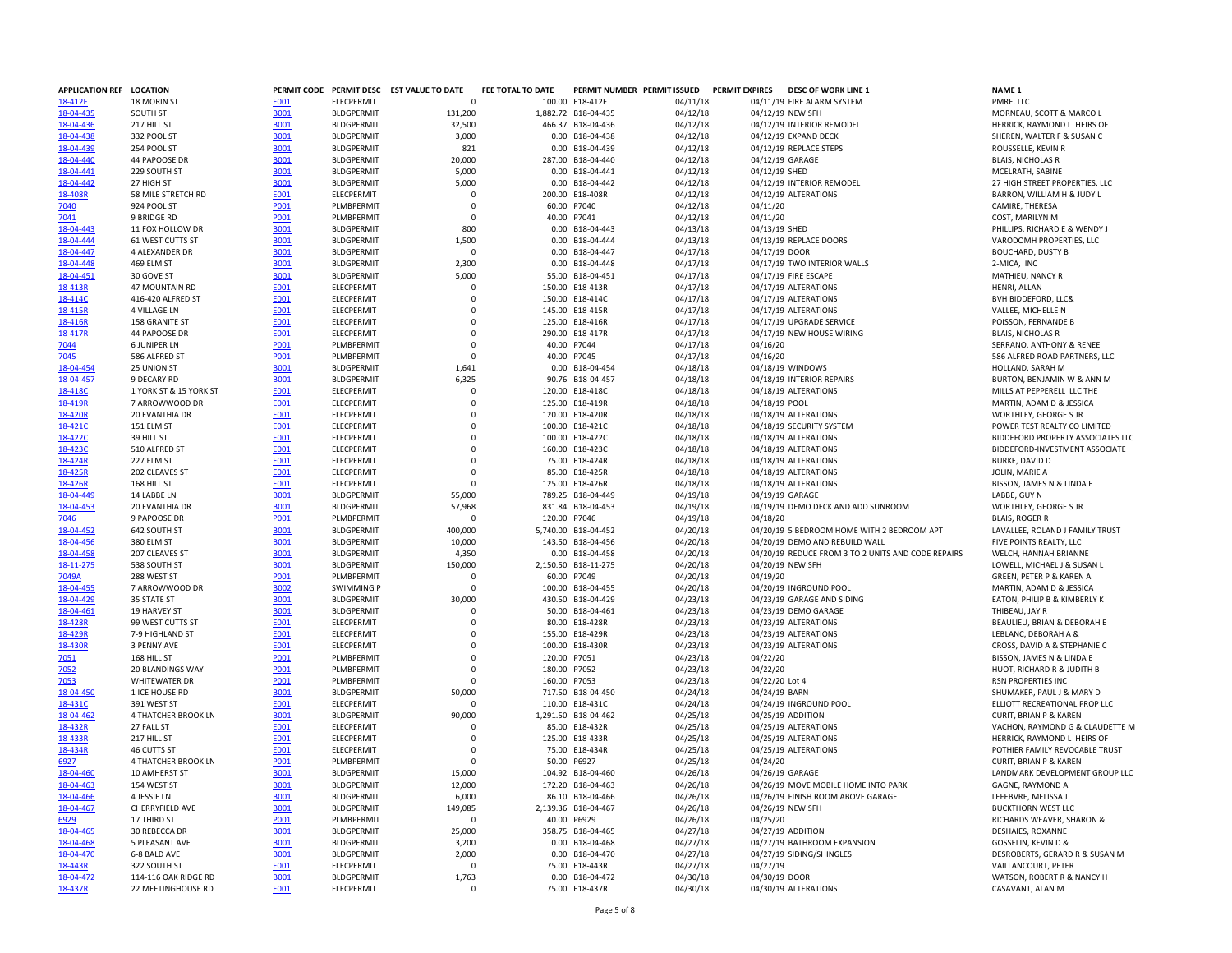| <b>APPLICATION REF</b> | <b>LOCATION</b>           |             |                   | PERMIT CODE PERMIT DESC EST VALUE TO DATE | FEE TOTAL TO DATE |                     | PERMIT NUMBER PERMIT ISSUED | <b>PERMIT EXPIRES</b> | <b>DESC OF WORK LINE 1</b>                   | <b>NAME 1</b>                      |
|------------------------|---------------------------|-------------|-------------------|-------------------------------------------|-------------------|---------------------|-----------------------------|-----------------------|----------------------------------------------|------------------------------------|
| 18-04-473              | 97-99 GRANITE POINT RD    | <b>B001</b> | <b>BLDGPERMIT</b> | 2,000                                     |                   | 0.00 B18-04-473     | 05/01/18                    | 05/01/19 DECK         |                                              | FRAHER, PATRICIA & TOMPKINS PAMELA |
| 6931                   | 541 POOL ST               | P001        | PLMBPERMIT        | O                                         |                   | 40.00 P6931         | 05/01/18                    | 04/30/20              |                                              | SMITH, RONALD S &                  |
| 6932                   | 5 PLEASANT AVE            | P001        | PLMBPERMIT        | $\Omega$                                  |                   | 60.00 P6932         | 05/01/18                    | 04/30/20              |                                              | GOSSELIN, KEVIN D &                |
| 18-435R                | 447 MAIN ST               | E001        | ELECPERMIT        | $\Omega$                                  |                   | 75.00 E18-435R      | 05/02/18                    |                       | 05/02/19 ALTERATIONS                         | LABRECQUE, LEE JOY                 |
| 18-436R                | 22-26 ST MARYS ST         | E001        | <b>ELECPERMIT</b> | $\Omega$                                  |                   | 75.00 E18-436R      | 05/02/18                    |                       | 05/02/19 ALTERATIONS                         | ELIE, HENRY R & LAURETTA M         |
|                        |                           |             |                   |                                           |                   |                     |                             |                       |                                              |                                    |
| 18-438R                | 3 GEORGETOWN DR           | E001        | ELECPERMIT        | $\Omega$                                  |                   | 225.00 E18-438R     | 05/02/18                    |                       | 05/02/19 ALTERATIONS                         | GAGNON, RICHARD D                  |
| 18-439R                | <b>14 MILE STRETCH RD</b> | <b>E001</b> | ELECPERMIT        | $\mathbf 0$                               |                   | 255.00 E18-439R     | 05/02/18                    |                       | 05/02/19 NEW HOUSE WIRING                    | FREEMAN, MATTHEW J & ROBIN L       |
| 18-440R                | 10 EAST CRESCENT COVE LN  | <b>E001</b> | ELECPERMIT        | $\Omega$                                  |                   | 127.00 E18-440R     | 05/02/18                    |                       | 05/02/19 ALTERATIONS                         | DOYLE, THOMAS B & DOYLE JOAN H     |
| 18-441C                | 1 YORK ST & 15 YORK ST    | E001        | <b>ELECPERMIT</b> | $\Omega$                                  |                   | 167.75 E18-441C     | 05/02/18                    |                       | 05/02/19 ALTERATIONS                         | MILLS AT PEPPERELL LLC THE         |
| 18-442C                | 1 YORK ST & 15 YORK ST    | E001        | ELECPERMIT        | $\Omega$                                  |                   | 200.04 E18-442C     | 05/02/18                    |                       | 05/02/19 ALTERATIONS                         | MILLS AT PEPPERELL LLC THE         |
| 18-444R                | 25 WEST WOOD DR           | E001        | ELECPERMIT        | $\mathbf 0$                               |                   | 265.00 E18-444R     | 05/02/18                    |                       | 05/02/19 NEW HOUSE WIRING                    | LAFLAMME, RONALD                   |
| 18-445R                | 27 HIGH ST                | E001        | ELECPERMIT        | 0                                         |                   | 170.00 E18-445R     | 05/02/18                    |                       | 05/02/19 ALTERATIONS                         | 27 HIGH STREET PROPERTIES, LLC     |
|                        |                           |             |                   |                                           |                   |                     |                             |                       |                                              |                                    |
| 18-446R                | 1 LEVI LN 101             | E001        | <b>ELECPERMIT</b> | $\Omega$                                  |                   | 195.00 E18-446R     | 05/02/18                    |                       | 05/02/19 NEW CONDO                           | PLAN B DEVELOPEMENT LLC            |
| 18-447R                | 1 LEVI LN 102             | <b>E001</b> | ELECPERMIT        | $\mathbf 0$                               |                   | 195.00 E18-447R     | 05/02/18                    |                       | 05/02/19 NEW CONDO                           | PLAN B DEVELOPEMENT LLC            |
| 18-448R                | 1 LEVI LN 103             | E001        | ELECPERMIT        | $\mathbf 0$                               |                   | 195.00 E18-448R     | 05/02/18                    |                       | 05/02/19 NEW CONDO                           | PLAN B DEVELOPEMENT LLC            |
| 18-449R                | 1 LEVI LN 104             | E001        | ELECPERMIT        | 0                                         |                   | 195.00 E18-449R     | 05/02/18                    |                       | 05/02/19 NEW CONDO                           | PLAN B DEVELOPEMENT LLC            |
| 18-450R                | 1 LEVI LN 105             | E001        | <b>ELECPERMIT</b> | $\Omega$                                  |                   | 195.00 E18-450R     | 05/02/18                    |                       | 05/02/19 NEW CONDO                           | PLAN B DEVELOPEMENT LLC            |
| 18-451R                | 5 PLEASANT AVE            | E001        | ELECPERMIT        | $\Omega$                                  |                   | 75.00 E18-451R      | 05/02/18                    |                       | 05/02/19 ALTERATIONS                         | GOSSELIN, KEVIN D &                |
|                        |                           |             |                   | 0                                         |                   |                     |                             |                       |                                              |                                    |
| 18-452C                | 394 HILL ST               | E001        | ELECPERMIT        |                                           |                   | 100.00 E18-452C     | 05/02/18                    |                       | 05/02/19 ALTERATIONS                         | 394 HILL, LLC                      |
| 18-453R                | 302 WEST ST               | E001        | ELECPERMIT        | $\mathbf 0$                               |                   | 100.00 E18-453R     | 05/02/18                    |                       | 05/02/19 UPGRADE SERVICE                     | LAFONTAINE, PAUL K                 |
| 18-454C                | 435 ELM ST                | E001        | ELECPERMIT        | $\Omega$                                  |                   | 100.00 E18-454C     | 05/02/18                    |                       | 05/02/19 ALTERATIONS                         | BIDDEFORD PLAZA INVESTMENTS, LLC   |
| 18-455R                | 30 REBECCA DR             | E001        | ELECPERMIT        | 0                                         |                   | 75.00 E18-455R      | 05/02/18                    |                       | 05/02/19 ALTERATIONS                         | DESHAIES, ROXANNE                  |
| 18-05-475              | 6 FIFTH ST                | <b>B001</b> | <b>BLDGPERMIT</b> | 15,000                                    |                   | 215.25 B18-05-475   | 05/03/18                    |                       | 05/03/19 STORAGE                             | FOLEY, KEVIN C.                    |
| 18-456C                | 289 MAIN ST               | E001        | ELECPERMIT        | $\Omega$                                  |                   | 105.00 E18-456C     | 05/03/18                    |                       | 05/03/19 ALTERATIONS                         | NEW BIDDEFORD, LLC                 |
|                        | <b>5 NEPTUNE LN</b>       |             |                   | $\Omega$                                  |                   |                     |                             |                       | 05/03/19 GENERATOR INSTALL                   |                                    |
| 18-457R                |                           | E001        | ELECPERMIT        |                                           |                   | 75.00 E18-457R      | 05/03/18                    |                       |                                              | TALARICO, FRANK P                  |
| 18-458R                | 5 WOOD ISLAND ACRES       | E001        | <b>ELECPERMIT</b> | $\Omega$                                  |                   | 75.00 E18-458R      | 05/03/18                    |                       | 05/03/19 GENERATOR INSTALL                   | WILLIAMS, SALLY A                  |
| 18-459R                | <b>6 OCEAN EDGE LN</b>    | E001        | ELECPERMIT        | $\Omega$                                  |                   | 75.00 E18-459R      | 05/03/18                    |                       | 05/03/19 GENERATOR INSTALL                   | PISANO, CAROL A &                  |
| 18-460C                | 225 ALFRED ST             | E001        | ELECPERMIT        | $\mathbf 0$                               |                   | 490.00 E18-460C     | 05/03/18                    |                       | 05/03/19 ALTERATIONS                         | RICE, GEOFFREY I                   |
| 18-461R                | 146 SUMMER ST             | E001        | ELECPERMIT        | $\Omega$                                  |                   | 95.00 E18-461R      | 05/03/18                    |                       | 05/03/19 SERVICE UPGRADE                     | PEPIN, ANDRE R & DIANE M           |
| 7054                   | 225 ALFRED ST             | P001        | PLMBPERMIT        | 0                                         |                   | 40.00 P7054         | 05/03/18                    | 05/02/20              |                                              | RICE, GEOFFREY I                   |
| 18-05-477              | 12 MARBLEHEAD LN          | <b>B001</b> | <b>BLDGPERMIT</b> | 35,000                                    |                   | 502.25 B18-05-477   | 05/04/18                    | 05/04/19 ADU          |                                              | PARENT, DAVID                      |
|                        |                           |             |                   |                                           |                   |                     |                             |                       |                                              |                                    |
| 18-05-480              | 9 HEALTHCARE DR           | <b>B001</b> | <b>BLDGPERMIT</b> | 44,615                                    |                   | 640.22 B18-05-480   | 05/04/18                    |                       | 05/04/19 RENOVATION ON 2ND FLOOR, SUITE 202  | MMAC HT I BIDDEFORD LLC            |
| 18-05-481              | 5 MAPLEWOOD AVE           | <b>B001</b> | <b>BLDGPERMIT</b> | 56,000                                    |                   | 803.60 B18-05-481   | 05/04/18                    | 05/04/19 ADU          |                                              | BELANGER, ANGELA J                 |
| 7055                   | 9 BUZZELL RD              | <b>P001</b> | PLMBPERMIT        | $\Omega$                                  |                   | 40.00 P7055         | 05/04/18                    | 05/03/20              |                                              | DUTTON, JEFFREY C & LOIS MAE       |
| 7056                   | 1 LEVI LN 101             | <b>PO01</b> | PLMBPERMIT        | $\Omega$                                  | 130.00 P7056      |                     | 05/04/18                    | 05/03/20              |                                              | PLAN B DEVELOPEMENT LLC            |
| 7057                   | 1 LEVI LN 102             | <b>PO01</b> | PLMBPERMIT        | $\Omega$                                  | 130.00 P7057      |                     | 05/04/18                    | 05/03/20              |                                              | PLAN B DEVELOPEMENT LLC            |
| 7058                   | 1 LEVI LN 104             | <b>PO01</b> | PLMBPERMIT        | $\Omega$                                  | 130.00 P7058      |                     | 05/04/18                    | 05/03/20              |                                              | PLAN B DEVELOPEMENT LLC            |
| 18-05-478              | 49 WESTMORE AVE           | <b>B001</b> | <b>BLDGPERMIT</b> | 117,000                                   |                   | 1,678.95 B18-05-478 | 05/07/18                    |                       | 05/07/19 SECOND FLOOR ADDITION               | WATERHOUSE, MARC & MEAGAN          |
|                        |                           |             |                   |                                           |                   |                     |                             |                       |                                              |                                    |
| 7059                   | 5 WENTWORTH ST            | <b>PO01</b> | <b>PLMBPERMIT</b> | $\Omega$                                  | 320.00 P7059      |                     | 05/07/18                    | 05/06/20              |                                              | MENAA PROPERTIES, LLC              |
| 18-462R                | <b>39 FRANKLIN ST</b>     | E001        | ELECPERMIT        | $\Omega$                                  |                   | 75.00 E18-462R      | 05/08/18                    |                       | 05/08/19 ALTERATIONS                         | <b>BURKE, DAVID D</b>              |
| 18-463C                | 4 POMERLEAU ST            | E001        | ELECPERMIT        | $\Omega$                                  |                   | 370.00 E18-463C     | 05/08/18                    |                       | 05/08/19 ALTERATIONS                         | GAGNE, RAYMOND J & PATRICIA A      |
| 18-464R                | 44 GRAYSON ST             | E001        | ELECPERMIT        | $\Omega$                                  |                   | 125.00 E18-464R     | 05/08/18                    |                       | 05/08/19 ALTERATIONS                         | GARNACHE-POIRIER, SADIE            |
| 18-465R                | 20 BLANDINGS WAY          | E001        | ELECPERMIT        | $\Omega$                                  |                   | 278.50 E18-465R     | 05/08/18                    |                       | 05/08/19 NEW HOUSE WIRING                    | HUOT, RICHARD R & JUDITH B         |
| 18-466C                | 11 HILLS BEACH RD         | <b>E001</b> | ELECPERMIT        | $\mathbf 0$                               |                   | 100.00 E18-466C     | 05/08/18                    |                       | 05/08/19 ALTERATIONS                         | UNIVERSITY OF NEW ENGLAND          |
| 18-467R                | SOUTH ST                  | <b>E001</b> | ELECPERMIT        | 0                                         |                   | 75.00 E18-467R      | 05/08/18                    |                       | 05/08/19 UNDERGROUND SERVICE                 | MORNEAU, SCOTT & MARCO L           |
|                        |                           |             |                   |                                           |                   |                     |                             |                       |                                              |                                    |
| 18-468R                | SOUTH ST                  | <b>E001</b> | ELECPERMIT        | $\Omega$                                  |                   | 75.00 E18-468R      | 05/08/18                    |                       | 05/08/19 UNDERGROUND SERVICE                 | MORNEAU, SCOTT & MARCO L           |
| 18-469R                | 11 HORRIGAN CT            | E001        | ELECPERMIT        | $\Omega$                                  |                   | 75.00 E18-469R      | 05/09/18                    |                       | 05/09/19 SERVICE UPGRADE                     | MORRIS, ANN L & DEQUASIE, ELAINE   |
| 18-470R                | 8 LAURIER ST              | E001        | ELECPERMIT        | $\mathbf 0$                               |                   | 75.00 E18-470R      | 05/09/18                    |                       | 05/09/19 ALTERATIONS                         | ROBITAILLE, EUGENE A & GLORIA G    |
| 18-471C                | 394 HILL ST               | E001        | ELECPERMIT        | $\mathbf 0$                               |                   | 110.00 E18-471C     | 05/09/18                    |                       | 05/09/19 ALTERATIONS                         | 394 HILL, LLC                      |
| 18-472C                | 460 ALFRED ST             | E001        | ELECPERMIT        | $\Omega$                                  |                   | 100.00 E18-472C     | 05/09/18                    |                       | 05/09/19 SIGN PERMIT                         | TB-JL BIDDEFORD 794, LLC           |
| 18-04-474              | 497-499 ELM ST            | <b>B001</b> | <b>BLDGPERMIT</b> | 150                                       |                   | 150.00 B18-04-474   | 05/10/18                    |                       | 05/10/19 SIGNAGE                             | MOURMOURAS, PETER C                |
| 18-05-482              | 1 MEDICAL CENTER DR       | <b>BOO1</b> | <b>BLDGPERMIT</b> | 6,127                                     |                   | 50.00 B18-05-482    | 05/10/18                    |                       | 05/10/19 SIGNAGE                             | WEBBER HOSPITAL ASSOCIATION        |
|                        |                           |             |                   |                                           |                   |                     |                             |                       |                                              |                                    |
| 18-05-483              | 638 ELM ST                | <b>B001</b> | <b>BLDGPERMIT</b> | 30,000                                    |                   | 473.55 B18-05-483   | 05/10/18                    |                       | 05/10/19 SIDING                              | S & D ENTERPRISES                  |
| 18-05-485              | 586 ALFRED ST             | <b>B001</b> | <b>BLDGPFRMIT</b> | 18,000                                    |                   | 50.00 B18-05-485    | 05/10/18                    |                       | 05/10/19 SIGNAGE                             | 586 ALFRED ROAD PARTNERS. LLC      |
| 18-05-486              | 39 HILL ST                | <b>B001</b> | <b>BLDGPERMIT</b> | 20,000                                    |                   | 50.00 B18-05-486    | 05/10/18                    | 05/10/19 DEMO         |                                              | BIDDEFORD PROPERTY ASSOCIATES LLC  |
| 18-05-487              | 17 HARDING ST             | <b>B001</b> | <b>BLDGPERMIT</b> | 10,000                                    |                   | 50.00 B18-05-487    | 05/10/18                    | 05/10/19 DEMO         |                                              | ESTES, TERRY                       |
| 18-05-488              | 11 HILLS BEACH RD         | <b>B001</b> | <b>BLDGPERMIT</b> | 46,303                                    |                   | 664.44 B18-05-488   | 05/10/18                    |                       | 05/10/19 RENOVATE FUNCTION ROOM INTO OFFICES | UNIVERSITY OF NEW ENGLAND          |
| 18-05-491              | 460 ALFRED ST             | <b>B001</b> | <b>BLDGPERMIT</b> | 11,000                                    |                   | 50.00 B18-05-491    | 05/10/18                    |                       | 05/10/19 SIGNAGE                             | TB-JL BIDDEFORD 794, LLC           |
| 18-475R                | 28 OCEAN AVE              | <b>E001</b> | <b>ELECPERMIT</b> | 0                                         |                   | 100.00 E18-475R     | 05/10/18                    |                       | 05/10/19 UPGRADE SERVICE                     | BASKIN, ELIZABETH M & CATHRYN &    |
|                        |                           |             |                   |                                           |                   |                     |                             |                       |                                              |                                    |
| 18-473F                | 6 WELLSPRING RD           | E001        | ELECPERMIT        | 0                                         |                   | 100.00 E18-473F     | 05/14/18                    |                       | 05/14/19 FIRE ALARM                          | JLK ENTERPRISES, LLC               |
| 18-474F                | 270 MAIN ST               | E001        | ELECPERMIT        | $\Omega$                                  |                   | 100.00 E18-474F     | 05/14/18                    |                       | 05/14/19 FIRE ALARM                          | MCARTHUR LIBRARY ASSOCIATION       |
| 18-477C                | 94 FORTUNES ROCKS RD      | E001        | ELECPERMIT        | $\Omega$                                  |                   | 105.00 E18-477C     | 05/14/18                    |                       | 05/14/19 NEW SERVICE                         | FORTUNES ROCKS ASSOCIATION         |
| 18-478R                | 292 GRANITE ST            | <b>E001</b> | ELECPERMIT        | $\Omega$                                  |                   | 235.00 E18-478R     | 05/14/18                    |                       | 05/14/19 NEW HOUSE WIRING                    | CARON, BERNARD A                   |
| 7060                   | 65 POOL ST                | <b>PO01</b> | PLMBPERMIT        | 0                                         |                   | 40.00 P7060         | 05/14/18                    | 05/13/20              |                                              | ALCOTT, CRYSTAL                    |
| 18-479C                | 11 HILLS BEACH RD         | E001        | ELECPERMIT        | Ó                                         |                   | 540.00 E18-479C     | 05/15/18                    |                       | 05/15/19 NEW ATHLETIC FIELD                  | UNIVERSITY OF NEW ENGLAND          |
| 18-480R                |                           |             |                   | $\Omega$                                  |                   |                     |                             |                       |                                              |                                    |
|                        | 32 PARKSIDE DR            | <b>E001</b> | ELECPERMIT        |                                           |                   | 98.00 E18-480R      | 05/15/18                    |                       | 05/15/19 ALTERATIONS                         | WARD, DANA E. & PAULA J.           |
| 18-481C                | 380 ELM ST                | E001        | ELECPERMIT        | $\Omega$                                  |                   | 100.00 E18-481C     | 05/15/18                    |                       | 05/15/19 ALTERATIONS                         | FIVE POINTS REALTY, LLC            |
| 18-482C                | 408 ELM ST                | E001        | ELECPERMIT        | $\Omega$                                  |                   | 100.00 E18-482C     | 05/15/18                    |                       | 05/15/19 SECURITY SYSTEM                     | PATEL, SOYEB                       |
| 7061                   | 32 PARKSIDE DR            | <b>PO01</b> | PLMBPERMIT        | $\Omega$                                  |                   | 40.00 P7061         | 05/15/18                    | 05/14/20              |                                              | WARD, DANA E. & PAULA J.           |
|                        |                           |             |                   |                                           |                   |                     |                             |                       |                                              |                                    |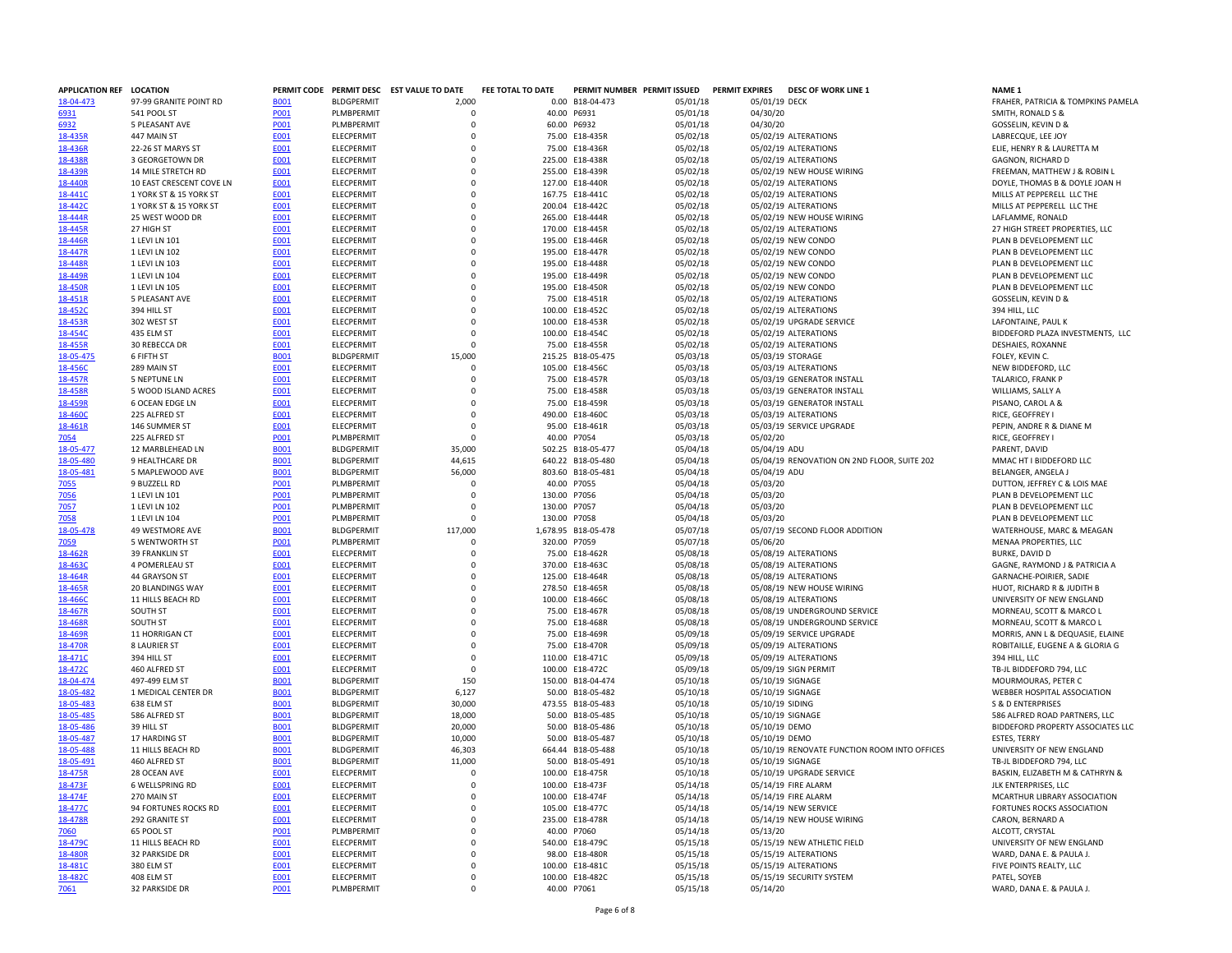| APPLICATION REF LOCATION |                           |             |                   | PERMIT CODE PERMIT DESC EST VALUE TO DATE | FEE TOTAL TO DATE | PERMIT NUMBER PERMIT ISSUED |          | <b>PERMIT EXPIRES</b> | <b>DESC OF WORK LINE 1</b>            | <b>NAME 1</b>                              |
|--------------------------|---------------------------|-------------|-------------------|-------------------------------------------|-------------------|-----------------------------|----------|-----------------------|---------------------------------------|--------------------------------------------|
| 18-05-492                | 88 WEST ST                | <b>B001</b> | <b>BLDGPERMIT</b> | 5,000                                     |                   | 0.00 B18-05-492             | 05/16/18 |                       | 05/16/19 WALL REPAIR                  | CLUKEY, MICHAEL &                          |
| 18-05-493                | 3 ST MARYS ST             | <b>B001</b> | <b>BLDGPERMIT</b> | 1,400                                     |                   | 0.00 B18-05-493             | 05/16/18 |                       | 05/16/19 STAIRS AND RAILINGS          | QUINN, ROBERT J & MARGARET A               |
| 18-05-494                | 31 CRESCENT ST            | <b>B001</b> | <b>BLDGPERMIT</b> | 100                                       |                   | 0.00 B18-05-494             | 05/16/18 |                       | 05/16/19 CHICKEN COOP                 | NOEL, STEPHEN G &                          |
| 18-05-496                | <b>40 PARKSIDE DR</b>     | <b>B001</b> | <b>BLDGPERMIT</b> | 6,000                                     |                   | 86.10 B18-05-496            | 05/16/18 | 05/16/19 SHED         |                                       | DUSSAULT, TANYA L                          |
| 18-05-503                | 12 SIMARD AVE             | <b>B001</b> | <b>BLDGPERMIT</b> | 1,000                                     |                   | 0.00 B18-05-503             | 05/16/18 |                       | 05/16/19 WALL AND DOOR                | <b>GONNEVILLE, RICHARD E &amp; DIANE R</b> |
| 18-483R                  | 2 ARROWWOOD DR            | E001        | ELECPERMIT        | 0                                         |                   | 235.00 E18-483R             | 05/16/18 |                       | 05/16/19 ALTERATIONS                  | PLEAU, CAITLIN E                           |
|                          |                           |             |                   |                                           |                   |                             |          |                       |                                       |                                            |
| 18-05-498                | 69 GUINEA RD              | <b>B001</b> | <b>BLDGPERMIT</b> | 3,000                                     |                   | 0.00 B18-05-498             | 05/17/18 | 05/17/19 SHED         |                                       | COTE, ADRIEN G                             |
| 18-05-499                | 46 MILE STRETCH RD        | <b>B001</b> | <b>BLDGPERMIT</b> | 8,000                                     |                   | 114.80 B18-05-499           | 05/17/18 |                       | 05/17/19 SEAWALL REPAIR               | FEATHER, M DENISE                          |
| 18-05-500                | 7 DEBBIE AVE              | <b>B001</b> | <b>BLDGPERMIT</b> | 1,250                                     |                   | 0.00 B18-05-500             | 05/17/18 | 05/17/19 DECK         |                                       | BELANGER, LYNNE M & LUCIEN J               |
| 18-05-502                | 2 GRANITE ST              | <b>B001</b> | <b>BLDGPERMIT</b> | 1,500                                     |                   | 50.00 B18-05-502            | 05/17/18 | 05/17/19 DEMO         |                                       | MORAWIEC PROPERTY MANAGEMEN                |
| 18-05-510                | 2 MAIN ST                 | <b>B001</b> | <b>BLDGPERMIT</b> | 2,565,000                                 |                   | 36,807.00 B18-05-510        | 05/17/18 |                       | 05/17/19 ADD 51 RESIDENTIAL UNITS     | NORTH DAM LLC                              |
| 18-05-505                | 1 COMMODORE DR            | <b>B001</b> | <b>BLDGPERMIT</b> | 75,000                                    |                   | 1,076.25 B18-05-505         | 05/18/18 |                       | 05/18/19 27X56 Manufactured Home      | PLOURDE, GERARD A                          |
| 7062                     | 60 CUTTS ST               | <b>PO01</b> | PLMBPERMIT        | $\Omega$                                  |                   | 40.00 P7062                 | 05/18/18 | 05/17/20              |                                       | KNUTSON, HEATH D                           |
| 7063                     | 19 MILE STRETCH RD        | P001        | PLMBPERMIT        | $\mathbf 0$                               | 190.00 P7063      |                             | 05/18/18 | 05/17/20              |                                       | MARIANO, CAROLYN & ANNA M                  |
|                          |                           |             |                   |                                           |                   |                             |          |                       |                                       |                                            |
| 18-05-501                | 5 FOURTH ST               | <b>B001</b> | <b>BLDGPERMIT</b> | 120,000                                   |                   | 1,722.00 B18-05-501         | 05/20/18 |                       | 05/20/19 ADDITION                     | BEAUMONT, MARCIA N REVOCABLE               |
| 18-05-507                | 28 HIGHLAND ST            | <b>B001</b> | <b>BLDGPERMIT</b> | 50,000                                    |                   | 717.50 B18-05-507           | 05/20/18 |                       | 05/20/19 INTERIOR DEMO AND REMODEL    | COTE. THERESA LIFE ESTATE                  |
| 18-05-508                | 172-174 HILL ST           | <b>B001</b> | <b>BLDGPERMIT</b> | 9,500                                     |                   | 136.33 B18-05-508           | 05/20/18 |                       | 05/20/19 REBUILD PORCH                | SMITH, ANITA                               |
| 18-05-511                | 12 PARKER RIDGE RD        | <b>B001</b> | <b>BLDGPERMIT</b> | 2,000                                     |                   | 0.00 B18-05-511             | 05/20/18 |                       | 05/20/19 DOORS AND SHED               | SCHELL, CARL S SR & FLORENCE Z             |
| 18-484R                  | 11 RED OAK LN             | E001        | ELECPERMIT        | $\mathbf 0$                               |                   | 75.00 E18-484R              | 05/21/18 |                       | 05/21/19 ALTERATIONS                  | NERBONNE, LORI E.                          |
| 18-485R                  | 141 ALFRED ST             | <b>E001</b> | ELECPERMIT        | $\Omega$                                  |                   | 105.00 E18-485R             | 05/21/18 |                       | 05/21/19 ALTERATIONS                  | DROZD, REMIGIUSZ & ZBIGNIEW                |
| 18-486R                  | <b>6 MEMORIAL DR</b>      | E001        | <b>ELECPERMIT</b> | $^{\circ}$                                |                   | 75.00 E18-486R              | 05/21/18 |                       | 05/21/19 ALTERATIONS                  | ROY, PAULINE C                             |
| 18-487R                  | 117 PROSPECT ST           | E001        | ELECPERMIT        | $\mathbf 0$                               |                   | 105.00 E18-487R             | 05/21/18 |                       | 05/21/19 ALTERATIONS                  | SEVIGNY, BRUCE R                           |
|                          |                           |             |                   |                                           |                   |                             |          |                       |                                       |                                            |
| 18-488C                  | <b>RIVER RD</b>           | E001        | ELECPERMIT        | $\mathbf 0$                               |                   | 135.00 E18-488C             | 05/21/18 |                       | 05/21/19 SERVICE                      | LANGEVIN PROPERTIES, LLC                   |
| 18-489R                  | POOL ST                   | E001        | ELECPERMIT        | $\Omega$                                  |                   | 335.00 E18-489R             | 05/21/18 |                       | 05/21/19 NEW HOUSE WIRING             | WALLIN, BRADFORD T. & MARGOT K             |
| 18-490C                  | 11 MORIN ST               | E001        | <b>ELECPERMIT</b> | $\Omega$                                  |                   | 100.00 E18-490C             | 05/21/18 |                       | 05/21/19 ALTERATIONS                  | DK ASSOCIATES LIMITED LIABILITY CO         |
| 18-491R                  | 11 GERTRUDE AVE           | E001        | ELECPERMIT        | $\mathbf 0$                               |                   | 75.00 E18-491R              | 05/22/18 |                       | 05/22/19 ALTERATIONS                  | DUBOIS, PATRICIA A & PAUL LAUREN           |
| 18-492R                  | 12 MARBLEHEAD LN          | E001        | <b>FLECPERMIT</b> | $\Omega$                                  |                   | 150.00 E18-492R             | 05/22/18 |                       | 05/22/19 ALTERATIONS                  | PARENT, DAVID                              |
| 18-04-422                | <b>LINCOLN ST</b>         | <b>B001</b> | <b>BLDGPERMIT</b> | 30,000                                    |                   | 430.50 B18-04-422           | 05/23/18 |                       | 05/23/19 ANTENAE REPLACEMENT          | <b>CITY OF BIDDEFORD</b>                   |
| 18-493R                  | 22 UNION ST               | E001        | <b>ELECPERMIT</b> | $^{\circ}$                                |                   | 95.00 E18-493R              | 05/23/18 |                       | 05/23/19 ALTERATIONS                  | EATON, KIMBERLY                            |
| 18-494R                  | 7 WHITEWATER DR           | E001        | ELECPERMIT        | $\mathbf 0$                               |                   | 75.00 E18-494R              | 05/23/18 |                       | 05/23/19 aLTERATIONS                  | HUARD, KENNETH C & RACHEL A                |
|                          |                           |             |                   |                                           |                   |                             |          |                       |                                       |                                            |
| 18-05-509                | 179 GRAHAM ST             | <b>B001</b> | <b>BLDGPERMIT</b> | $\Omega$                                  |                   | 287.00 B18-05-509           | 05/24/18 |                       | 05/24/19 3 SEASON ROOM                | ROY, DONALD R & CECILE M                   |
| 18-05-513                | 381-389 MAIN ST           | <b>B001</b> | <b>BLDGPERMIT</b> | 400                                       |                   | 0.00 B18-05-513             | 05/24/18 |                       | 05/24/19 DOOR REPLACEMENT             | VACATION PROPERTIES, INC                   |
| 18-05-514                | 117 PROSPECT ST           | <b>B001</b> | <b>BLDGPERMIT</b> | 28,000                                    |                   | 401.80 B18-05-514           | 05/24/18 |                       | 05/24/19 GARAGE AND BREEZEWAY         | SEVIGNY, BRUCE R                           |
| 18-05-516                | 2 SAND DOLLAR HAVEN       | <b>B001</b> | <b>BLDGPERMIT</b> | 8,107                                     |                   | 116.33 B18-05-516           | 05/24/18 |                       | 05/24/19 RESURFACE DECK AND           | DUFFY, ROBERT G & CATHERINE BELI           |
| 18-05-519                | 266 POOL ST               | <b>B001</b> | <b>BLDGPERMIT</b> | 2,300                                     |                   | 0.00 B18-05-519             | 05/24/18 |                       | 05/24/19 REMOVE DECK AND REBUILD      | BIDDEFORD CHURCH OF CHRIST                 |
| 18-05-522                | 175 ALFRED ST             | <b>B001</b> | <b>BLDGPERMIT</b> | 935                                       |                   | 0.00 B18-05-522             | 05/24/18 |                       | 05/24/19 DOORS                        | MENDROS, CONSTANCE & MICHAEL               |
| 18-05-489                | 65 POOL ST                | <b>B001</b> | <b>BLDGPERMIT</b> | 10,000                                    |                   | 143.50 B18-05-489           | 05/29/18 |                       | 05/29/19 INTERIOR REPAIRS AND REMODEL | ALCOTT, CRYSTAL                            |
| 18-05-504                | 3 LINDSAY LN              | <b>B001</b> | <b>BLDGPERMIT</b> | 350,000                                   |                   | 5,022.50 B18-05-504         | 05/29/18 |                       | 05/29/19 ADDITION                     | <b>BERMINGHAM, PHILIP</b>                  |
|                          |                           |             |                   |                                           |                   |                             |          |                       |                                       |                                            |
| 18-05-512                | 100 HILLS BEACH RD A      | <b>B001</b> | <b>BLDGPERMIT</b> | 1,500                                     |                   | 0.00 B18-05-512             | 05/29/18 |                       | 05/29/19 STAIRS AND DECKING           | PEREDNA, RICHARD & JOYCE I                 |
| 18-05-515                | 38 SEA SPRAY DR           | <b>B001</b> | <b>BLDGPERMIT</b> | 70,000                                    |                   | 1,004.50 B18-05-515         | 05/29/18 |                       | 05/29/19 DORMER AND DECK              | RICE, PAUL J & MARILYN B                   |
| 18-05-517                | 269 ELM ST                | <b>B001</b> | <b>BLDGPERMIT</b> | 100                                       |                   | 0.00 B18-05-517             | 05/29/18 |                       | 05/29/19 HANDRAIL                     | GAGNE, PAUL N & PATRICIA A                 |
| 18-05-520                | 7 WHITEWATER DR           | <b>B001</b> | <b>BLDGPERMIT</b> | 4,700                                     |                   | 80.00 B18-05-520            | 05/29/18 |                       | 05/29/19 FINISH BASEMENT              | HUARD, KENNETH C & RACHEL A                |
| 18-05-521                | 15 EAST CRESCENT COVE LN  | <b>B001</b> | <b>BLDGPERMIT</b> | 3,500                                     |                   | 0.00 B18-05-521             | 05/29/18 |                       | 05/29/19 SEAWALL REPAIR               | BRICKER, JASON J & MARGO M                 |
| 18-495R                  | 20 CRESCENT ST            | E001        | ELECPERMIT        | $\Omega$                                  |                   | 75.00 E18-495R              | 05/29/18 |                       | 05/29/19 ALTERATIONS                  | TALBOT, ULRIC G                            |
| 18-497R                  | 292 GRANITE ST            | E001        | <b>ELECPERMIT</b> | $\Omega$                                  |                   | 75.00 E18-497R              | 05/29/18 |                       | 05/29/19 ALTERATIONS                  | CARON, BERNARD A                           |
| 18-498R                  | 7 ARROWWOOD DR            | <b>E001</b> | ELECPERMIT        | $\Omega$                                  |                   | 75.00 E18-498R              | 05/29/18 |                       | 05/29/19 INGROUND POOL                | MARTIN, ADAM D & JESSICA                   |
|                          |                           |             |                   |                                           |                   |                             |          |                       |                                       |                                            |
| 7064                     | 141 ALFRED ST             | <b>PO01</b> | PLMBPERMIT        | $\mathbf 0$                               |                   | 40.00 P7064                 | 05/29/18 | 05/28/20              |                                       | DROZD, REMIGIUSZ & ZBIGNIEW                |
| 7065                     | 25 WEST WOOD DR           | <b>PO01</b> | PLMBPERMIT        | $\Omega$                                  | 150.00 P7065      |                             | 05/29/18 | 05/28/20              |                                       | LAFLAMME, RONALD                           |
| 7066                     | 367 SOUTH ST              | <b>PO01</b> | PLMBPERMIT        | $\Omega$                                  | 120.00 P7066      |                             | 05/29/18 | 05/28/20              |                                       | LEI, LEI & LIANG, XINYI                    |
| 7067                     | DUFFYS WAY                | P001        | PLMBPERMIT        | $\mathbf 0$                               | 140.00 P7067      |                             | 05/29/18 | 05/28/20              |                                       | TIM POWERS CONSTRUCTION INC                |
| 7068                     | 35 ARROWWOOD DR           | P001        | PLMBPERMIT        | $\mathbf 0$                               |                   | 50.00 P7068                 | 05/29/18 | 05/28/20              |                                       | POIRIER, DAVID R & MARGO C                 |
| 7071                     | <b>16 PIERSONS LN</b>     | P001        | PLMBPERMIT        | $\Omega$                                  | 260.00 P7071      |                             | 05/29/18 | 05/28/20              |                                       | PENSCO TRUST CO FBO                        |
| 18-05-523                | 8 LAURIER ST              | <b>B001</b> | <b>BLDGPERMIT</b> | 255                                       |                   | 0.00 B18-05-523             | 05/30/18 |                       | 05/30/19 PORCH AND STAIRS             | ROBITAILLE, EUGENE A & GLORIA G            |
| 18-05-526                | 5 LINDALE AVE             | <b>B001</b> | <b>BLDGPERMIT</b> | 5,000                                     |                   | 0.00 B18-05-526             | 05/31/18 |                       | 05/31/19 DEMO AND REBUILD GARAGE      | LAUZON, GILLES & GERALDINE                 |
|                          |                           |             |                   |                                           |                   |                             |          |                       |                                       |                                            |
| 18-05-527                | 64 MILE STRETCH RD        | <b>B001</b> | <b>BLDGPERMIT</b> | 27,000                                    |                   | 0.00 B18-05-527             | 05/31/18 |                       | 05/31/19 SEAWALL REPAIR               | MCNABB, E PAULA & DENNIS P                 |
| 18-05-530                | 283 HILL ST               | <b>B001</b> | <b>BLDGPERMIT</b> | 500                                       |                   | 0.00 B18-05-530             | 05/31/18 | 05/31/19 SHED         |                                       | TRODELLA, HEATHER M. & JOHN                |
| 18-05-525                | <b>WINDING CREEK LANE</b> | <b>B001</b> | <b>BLDGPERMIT</b> | 265,000                                   |                   | 3,802.75 B18-05-525         | 06/01/18 |                       | 06/01/19 NEW SFH                      | <b>GERVAIS DUBE PROPERTIES INC</b>         |
| 18-496R                  | 1 ICE HOUSE RD            | <b>E001</b> | ELECPERMIT        | $\mathbf 0$                               |                   | 270.50 E18-496R             | 06/04/18 |                       | 06/04/19 ALTERATIONS                  | SHUMAKER, PAUL J & MARY D                  |
| 18-499R                  | 8-10 BIRCH ST             | E001        | ELECPERMIT        | $^{\circ}$                                |                   | 75.00 E18-499R              | 06/04/18 |                       | 06/04/19 ALTERATIONS                  | BOISJOLY, CAROL A                          |
| 18-502R                  | 642 SOUTH ST              | E001        | <b>ELECPERMIT</b> | $\Omega$                                  |                   | 125.00 E18-502R             | 06/04/18 |                       | 06/04/19 NEW SERVICE                  | LAVALLEE, ROLAND J FAMILY TRUST            |
| <u>18-503R</u>           | 21 CHANNEL COVE LN        | <b>E001</b> | <b>ELECPERMIT</b> | $\Omega$                                  |                   | 75.00 E18-503R              | 06/04/18 |                       | 06/04/19 ALTERATIONS                  | RIINA, WILLIAM J & JANET A                 |
| 18-504R                  | 16 THIRD ST               | E001        | ELECPERMIT        | $\mathbf 0$                               |                   | 75.00 E18-504R              | 06/04/18 |                       | 06/04/19 ALTERATIONS                  | KRUITHOFF, CATHERINE & WAYNE, T            |
|                          |                           |             |                   |                                           |                   |                             |          |                       |                                       |                                            |
| 18-505R                  | 46 OCEAN AVE              | E001        | ELECPERMIT        | $\mathbf 0$                               |                   | 75.00 E18-505R              | 06/04/18 |                       | 06/04/19 TEMP SERVICE                 | CALABRO, LAWRENCE                          |
| 18-506C                  | 11 HILLS BEACH RD         | <b>E001</b> | ELECPERMIT        | $\mathbf 0$                               |                   | 380.00 E18-506C             | 06/04/18 |                       | 06/04/19 ALTERATIONS                  | UNIVERSITY OF NEW ENGLAND                  |
| 18-507F                  | <b>68 WENTWORTH ST</b>    | E001        | <b>ELECPERMIT</b> | 0                                         |                   | 75.00 E18-507F              | 06/04/18 |                       | 06/04/19 COMBO ALARM                  | MICHAUD, MICHAEL J                         |
| 18-508R                  | CHERRYFIELD AVE           | E001        | ELECPERMIT        | $\mathbf 0$                               |                   | 240.00 E18-508R             | 06/04/18 |                       | 06/04/19 NEW HOUSE WIRING             | <b>BUCKTHORN WEST LLC</b>                  |
| 7075                     | 2 HANSONS LN              | <b>PO01</b> | PLMBPERMIT        | $\Omega$                                  | 200.00 P7075      |                             | 06/04/18 | 06/03/20              |                                       | SHEPHERD, ELIZABETH A & ORR D              |
| 18-04-464                | 29 FERRY LN               | <b>B001</b> | <b>BLDGPERMIT</b> | 10,000                                    |                   | 143.50 B18-04-464           | 06/05/18 |                       | 06/05/19 FOUNDATION WORK              | GUIGNARD, RICHARD N & MARY C               |
| 18-06-535                | 50 MILE STRETCH RD        | <b>B001</b> | <b>BLDGPERMIT</b> | 12,000                                    |                   | 0.00 B18-06-535             | 06/05/18 |                       | 06/05/19 SEAWALL REPAIR               | ARBEITER, JACK H & SAFFER, HILLARY         |
|                          |                           |             |                   |                                           |                   |                             |          |                       |                                       |                                            |